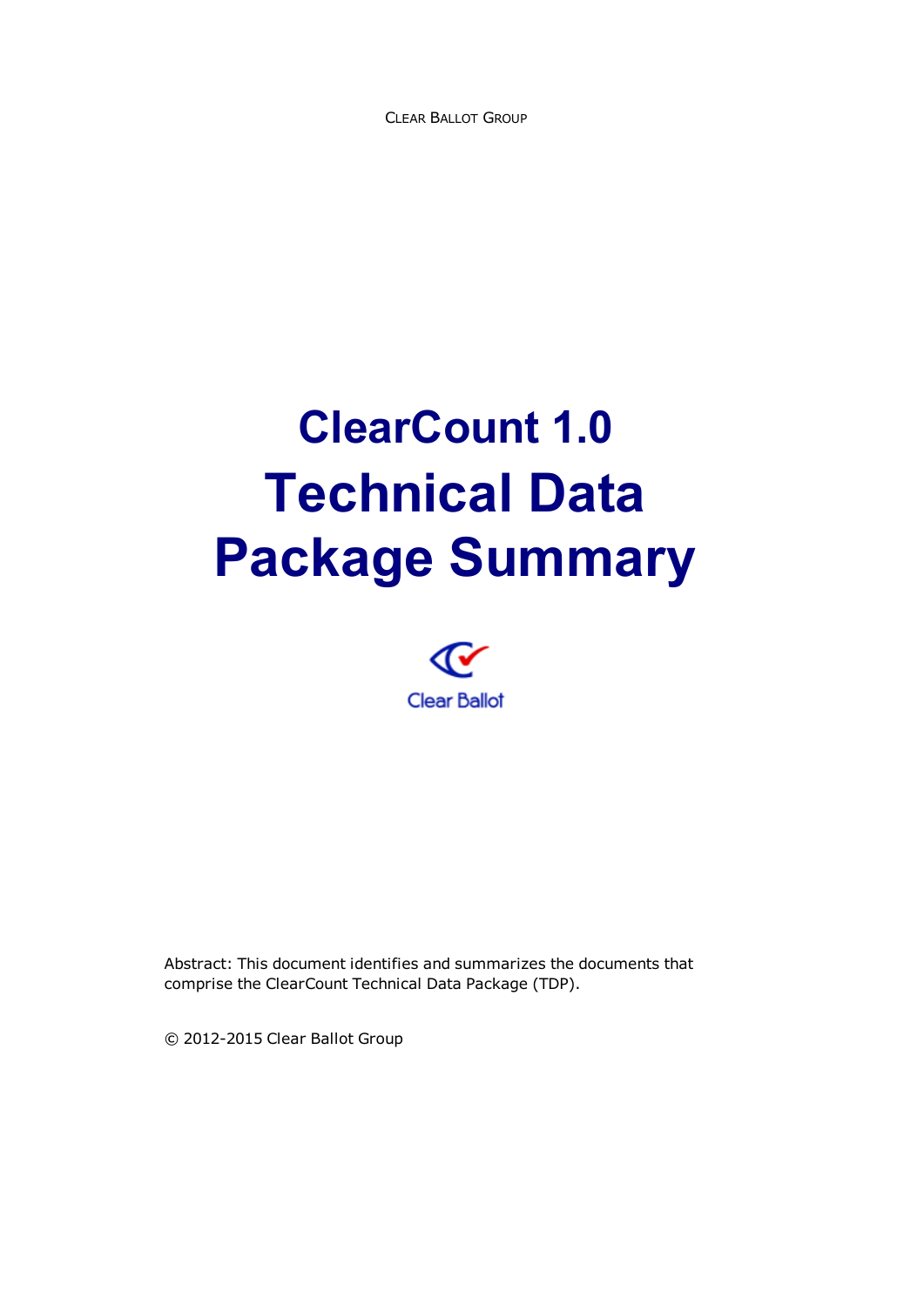### **ClearCount Technical Data Package Summary**

ClearCount Part Number: 100032-10001 Copyright © 2012-2015, Clear Ballot Group All rights reserved.

This document contains proprietary and confidential information, consisting of trade secrets of a technical and/or commercial nature. The recipient may not share, copy, or reproduce its contents without express written permission from Clear Ballot Group.

Ballot Resolver, ClearAccess, ClearAudit, Clear Ballot, ClearCount, ClearData, Clear Design, ClearVote, Image-to-Ballot Traceability, MatchPoint, ScanServer, ScanStation, Speed Accuracy Transparency, Visual Verification, Visualization of Voter Intent, and Vote Visualization are trademarks of Clear Ballot Group.

ScandAll PRO is a trademark of FUJITSU LIMITED. All rights reserved.

Other product and company names mentioned herein are the property of their respective owners.

**Clear Ballot Group** 7 Water Street, Suite 700 Boston, MA 02109 (857) 250-4957 http://www.clearballot.com

#### **Document history**

| <b>Date</b> | <b>Description</b>                                                            | <b>Version</b> | <b>Authors</b>            |
|-------------|-------------------------------------------------------------------------------|----------------|---------------------------|
|             | 06/06/2014 Initial submission to New York.                                    | 1.0            | Christine Sigman          |
|             | 07/30/2015 Changed product name to ClearCount to<br>align with functionality. | -1.3           | Ed Smith<br>Iris Friedman |

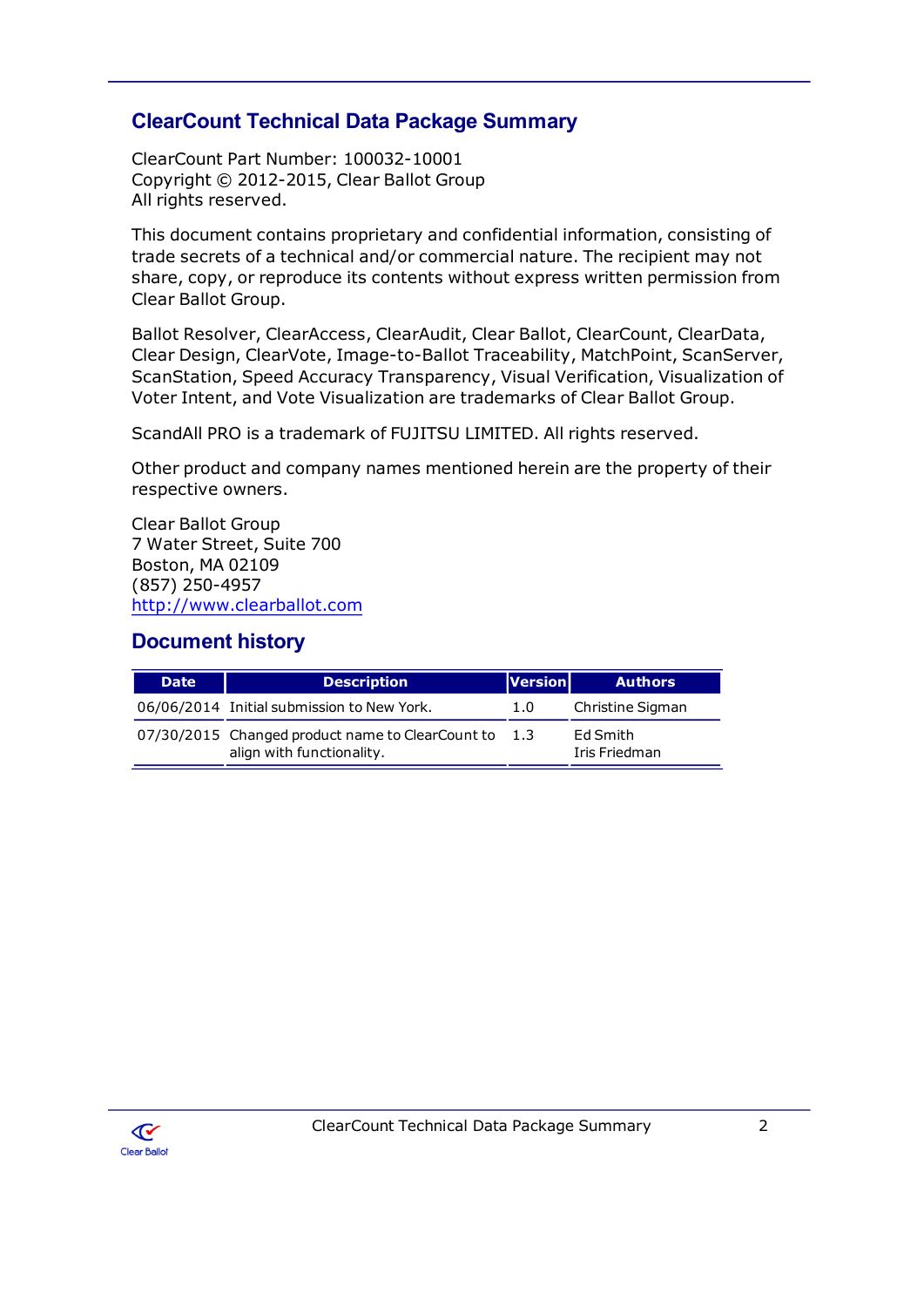# **Table of contents**

| 2.2 Identification of COTS components hardware, software, and |  |
|---------------------------------------------------------------|--|
|                                                               |  |
|                                                               |  |
|                                                               |  |
| Chapter 3. ClearCount System Functionality Description  9     |  |
|                                                               |  |
|                                                               |  |
|                                                               |  |
|                                                               |  |
|                                                               |  |
| Chapter 4. ClearCount Hardware Specification 11               |  |
|                                                               |  |
|                                                               |  |
|                                                               |  |
|                                                               |  |
|                                                               |  |
|                                                               |  |
|                                                               |  |
|                                                               |  |
|                                                               |  |
| 4.10 Design, construction, and maintenance characteristics 12 |  |
|                                                               |  |

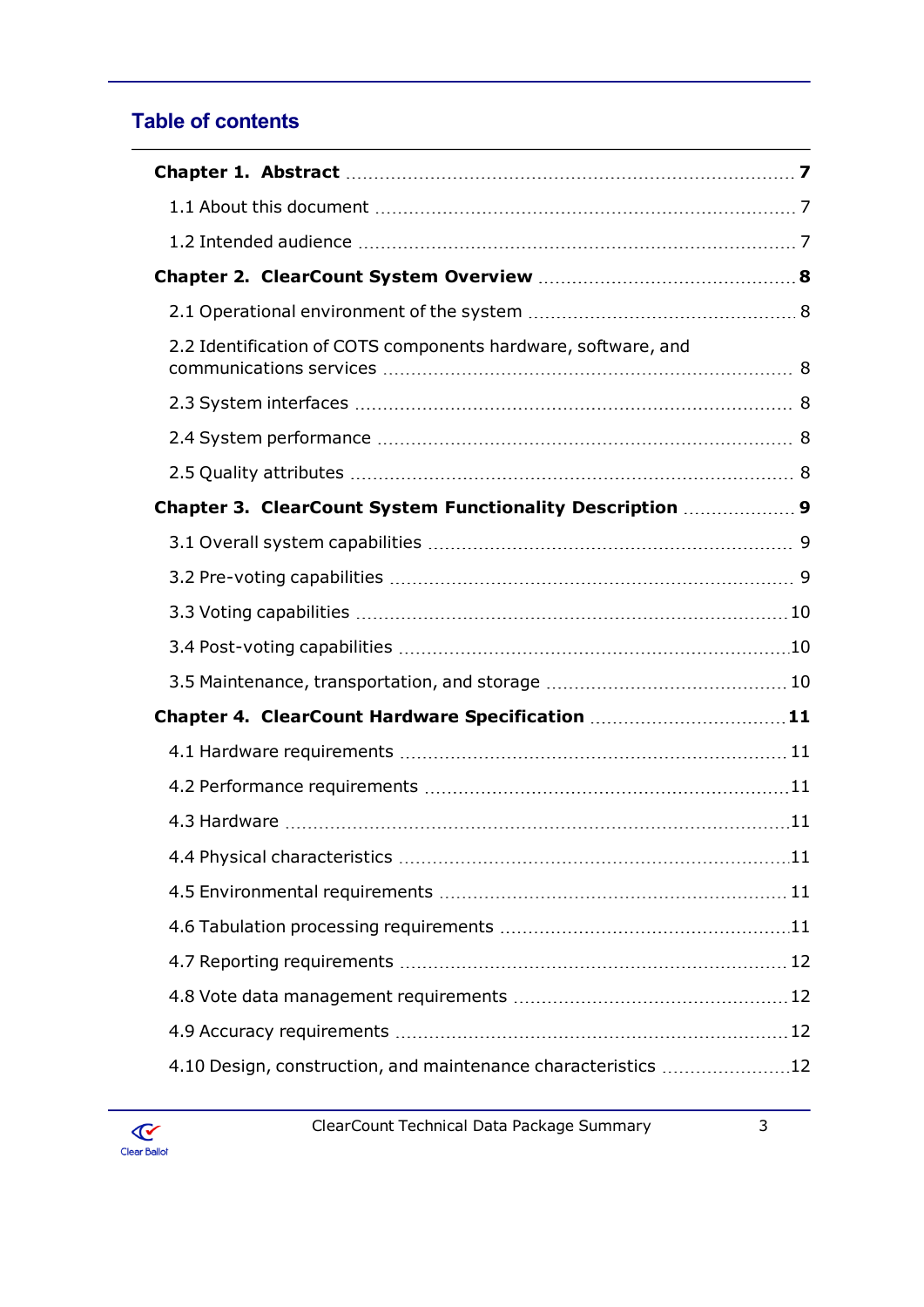| Chapter 5. ClearCount Software Design and Specification  13      |      |
|------------------------------------------------------------------|------|
|                                                                  |      |
|                                                                  |      |
|                                                                  |      |
|                                                                  |      |
|                                                                  |      |
|                                                                  |      |
|                                                                  |      |
|                                                                  |      |
| Chapter 6. ClearCount System Security Specification  15          |      |
|                                                                  |      |
|                                                                  |      |
|                                                                  |      |
|                                                                  |      |
| Chapter 7. ClearCount Test and Verification Specification 16     |      |
|                                                                  |      |
|                                                                  |      |
|                                                                  |      |
| 7.4 Test artifacts                                               | . 16 |
|                                                                  |      |
| 7.6 ClearCount Test and Verification Specification appendices 16 |      |
| Chapter 8. ClearCount System Operations Procedures  17           |      |
|                                                                  |      |
|                                                                  |      |
|                                                                  |      |
|                                                                  |      |
|                                                                  |      |
|                                                                  |      |

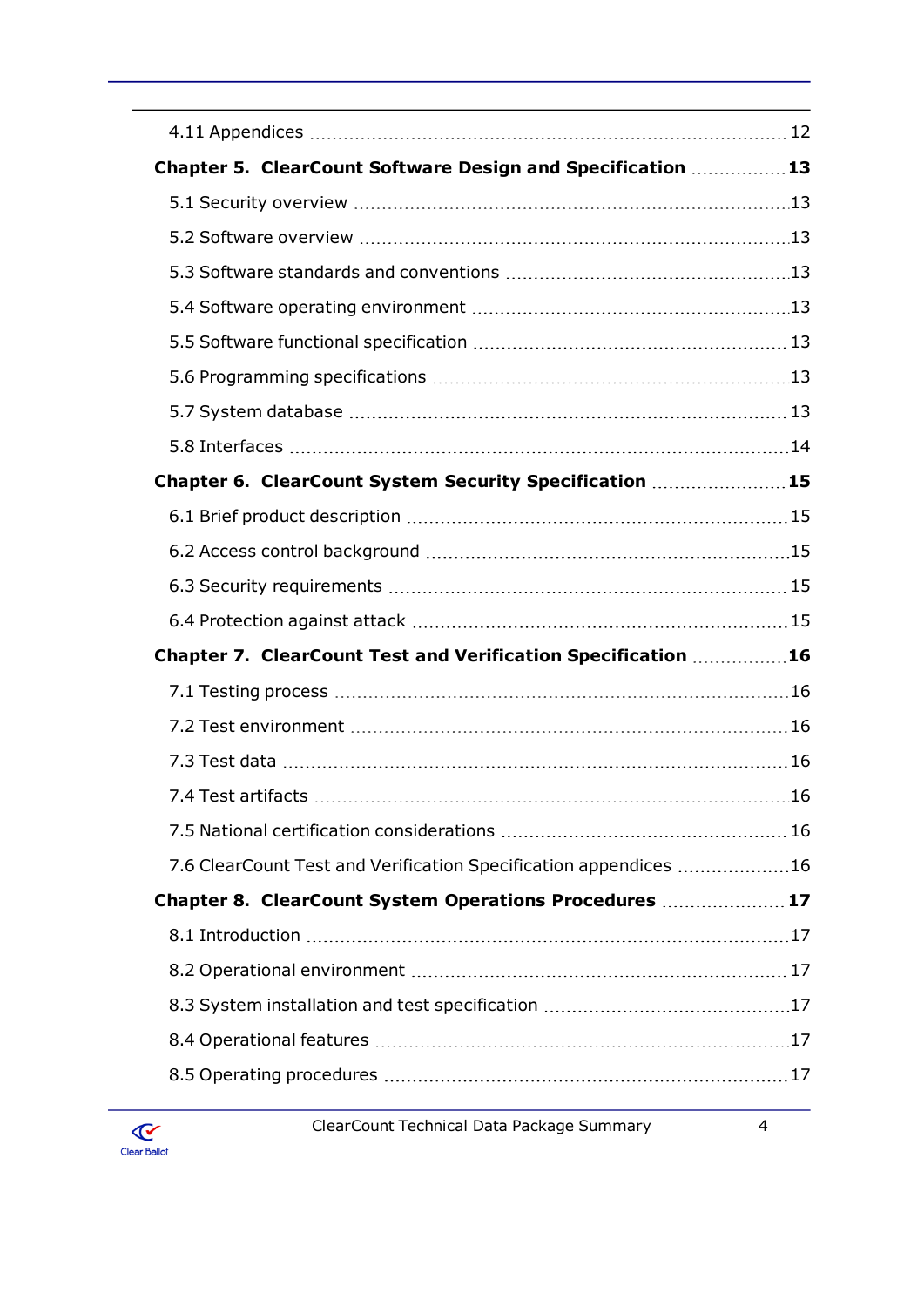| Chapter 9. ClearCount System Maintenance Manual  18                  |  |
|----------------------------------------------------------------------|--|
|                                                                      |  |
|                                                                      |  |
|                                                                      |  |
|                                                                      |  |
|                                                                      |  |
|                                                                      |  |
| Chapter 10. ClearCount Quality Assurance Program  19                 |  |
|                                                                      |  |
|                                                                      |  |
| 10.3 Integration with third-party voting systems Election Management |  |
|                                                                      |  |
| Chapter 11. ClearCount Configuration Management Plan 20              |  |
|                                                                      |  |
|                                                                      |  |
|                                                                      |  |
|                                                                      |  |
|                                                                      |  |
|                                                                      |  |
|                                                                      |  |
|                                                                      |  |
| Chapter 12. ClearCount Personnel Deployment and Training Plan  22    |  |
|                                                                      |  |
|                                                                      |  |
| Chapter 13. ClearCount Technical Data Package Summary  23            |  |
|                                                                      |  |
|                                                                      |  |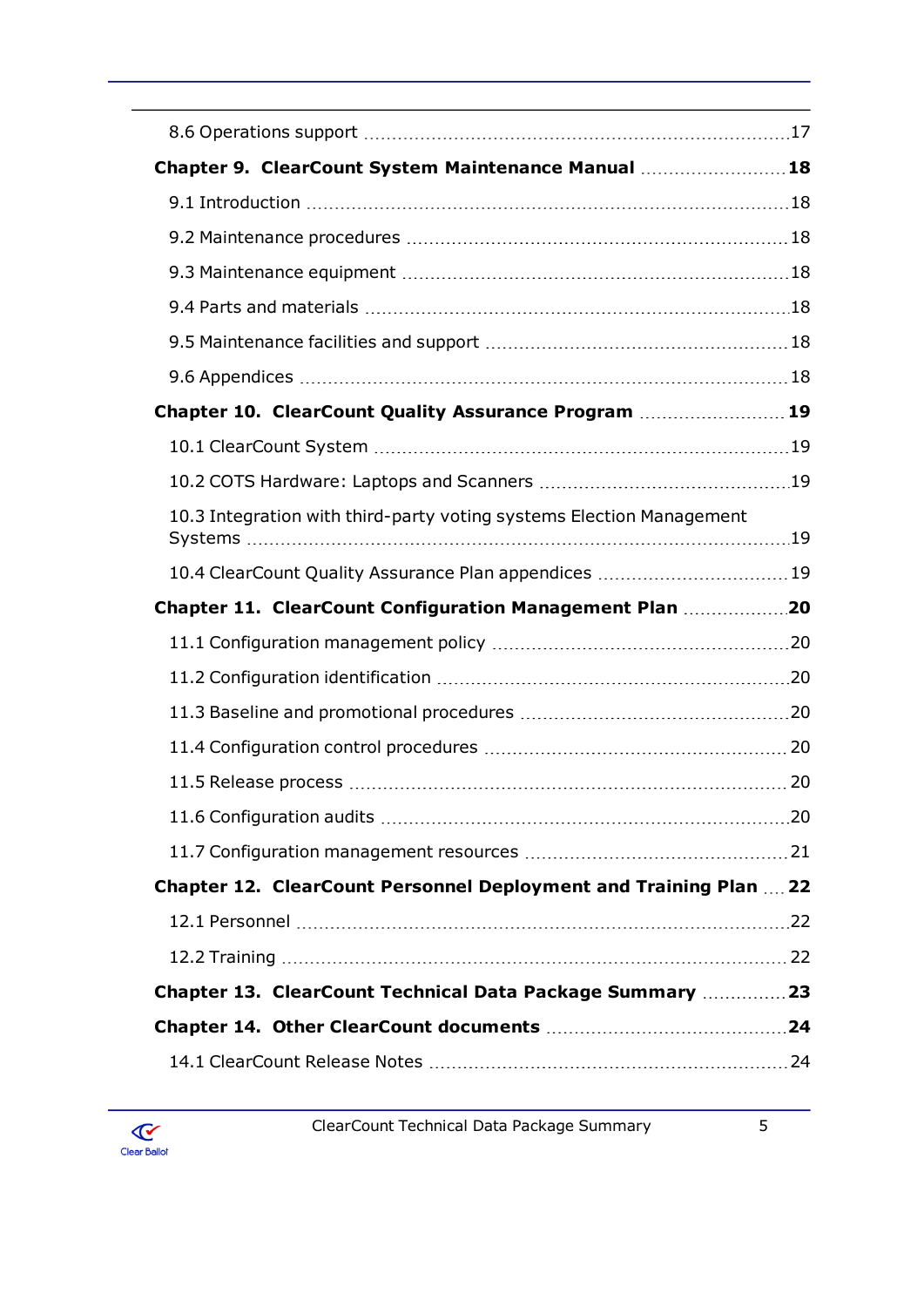| 14.2 ClearCount Election Preparation and Installation Guide 24 |  |
|----------------------------------------------------------------|--|
|                                                                |  |
|                                                                |  |
|                                                                |  |
|                                                                |  |
|                                                                |  |
|                                                                |  |
|                                                                |  |
|                                                                |  |
|                                                                |  |

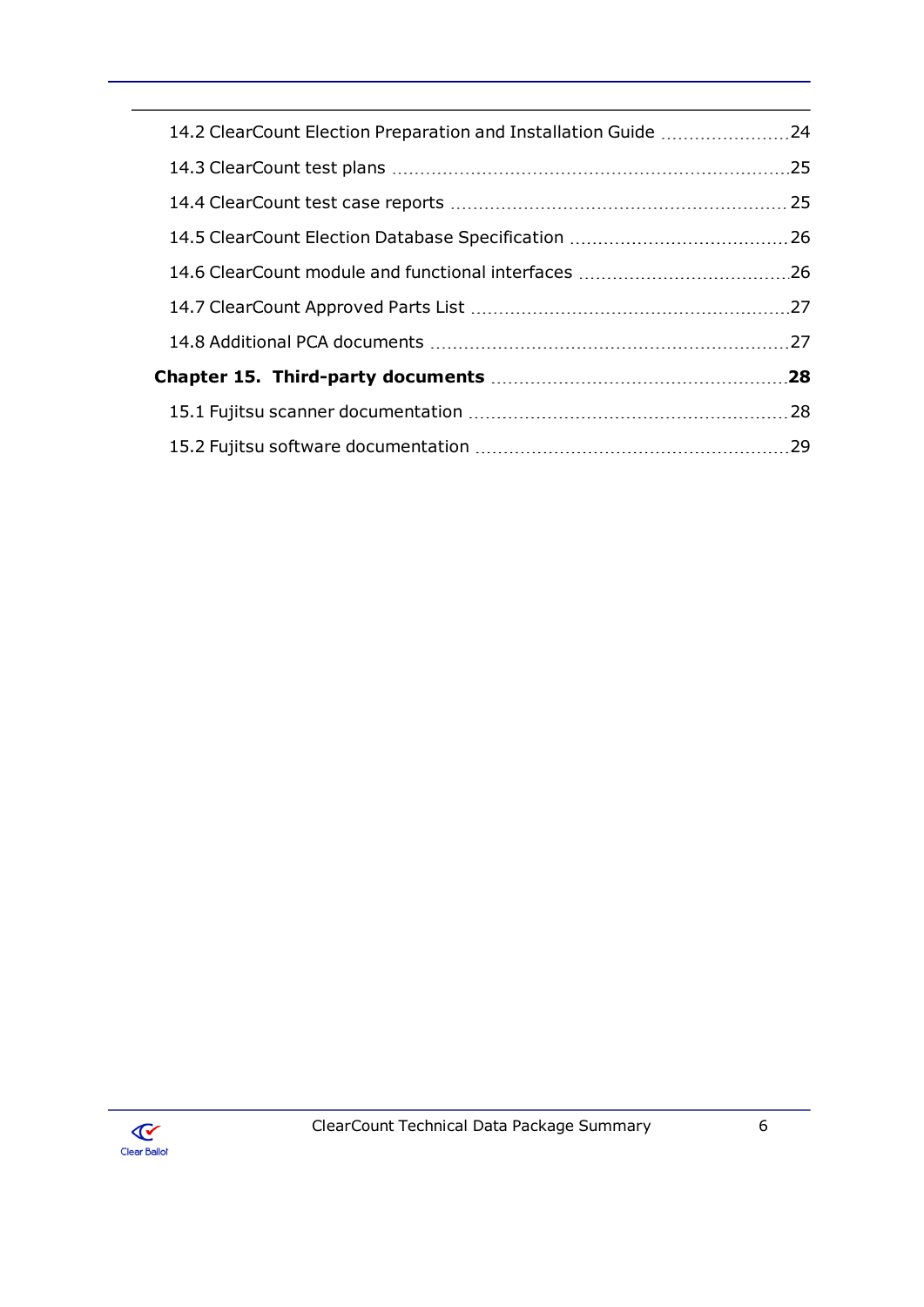# **Chapter 1. Abstract**

This section defines the purpose of this document. It contains the following sections.

- About this document
- · Intended audience

# 1.1 About this document

This Technical Data Package Summary provides information about the documents that make up the ClearCount TDP. It also summarizes the other documents that are included in the ClearCount package.

### 1.2 Intended audience

This document is intended for state election officials and their delegated Voting Systems Test Laboratory, as part of the TDP required to certify the ClearCount central-count optical scan voting system for use in their state.

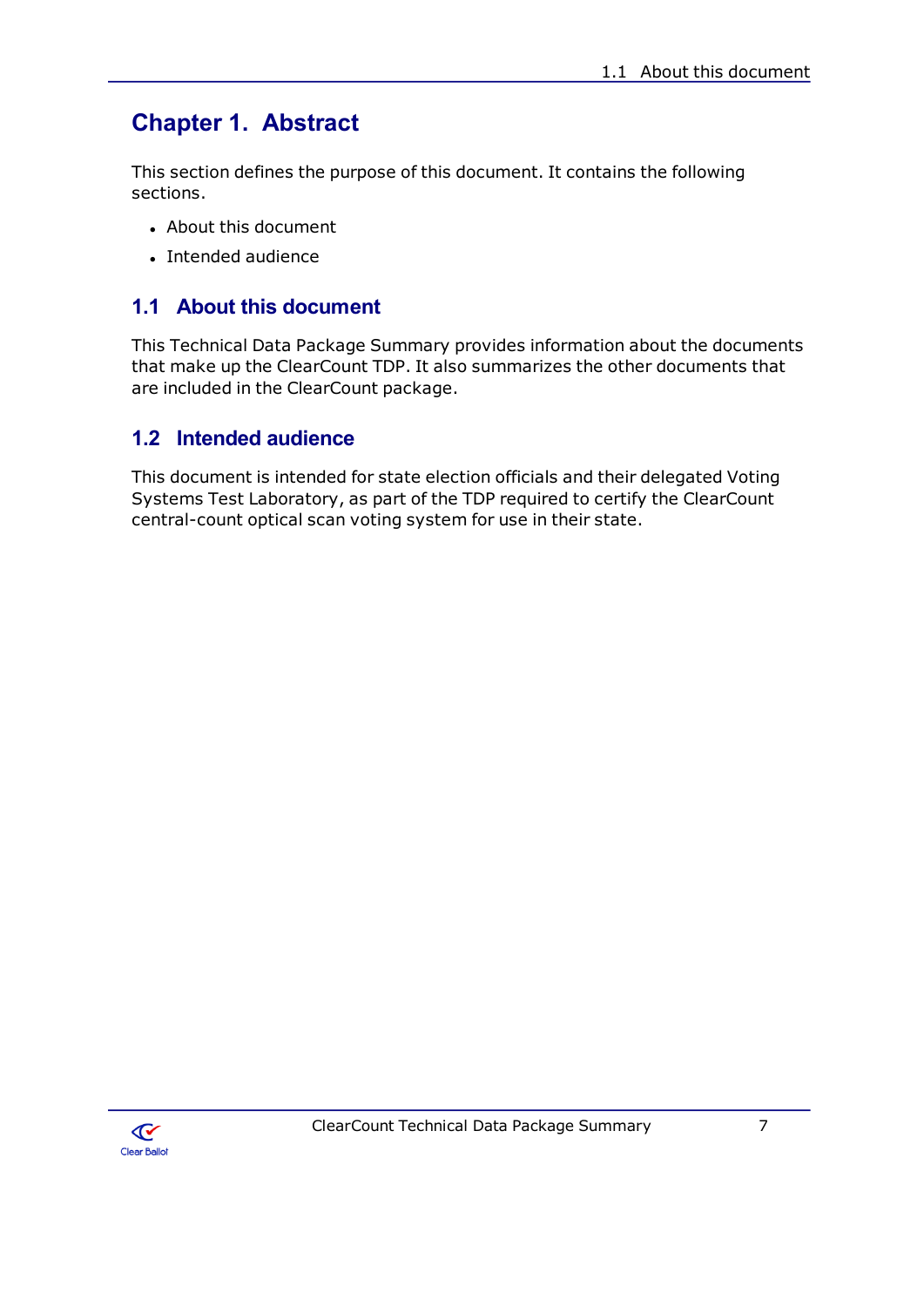# **Chapter 2. ClearCount System Overview**

ClearCount System Overview (ClearCountVersion\_SysOverview\_Date.pdf) provides information about the functional and physical components of the ClearCount system, how the components are structured, and the interfaces between them. It also reviews system performance characteristics.

It contains the following sections.

### 2.1 Operational environment of the system

This section describes the operational environment of the ClearCount system during the phases of an election. It corresponds to requirements listed in VVSG 2005, Volume 2, Section 2.2.1.

### 2.2 Identification of COTS components hardware, software, and communications services

This section identifies the COTS components (hardware, software, and communications services) used in the ClearCount system. It corresponds to requirements listed in VVSG 2005, Volume 2, Section 2.2.1.

### 2.3 System interfaces

This section identifies interfaces among internal components and interfaces with external systems. It corresponds to requirements listed in VVSG 2005, Volume 2, Section 2.2.1.

#### 2.4 System performance

This section provides summary information on the performance of the components of the ClearCount system. It corresponds to requirements listed in VVSG 2005, Volume 2, Section 3.2.2.

### **2.5 Quality attributes**

This section identifies ClearCount quality attributes including safety, security, privacy, and continuity of operation. It corresponds to requirements listed in VVSG 2005, Volume 2, Section 2.2.2.

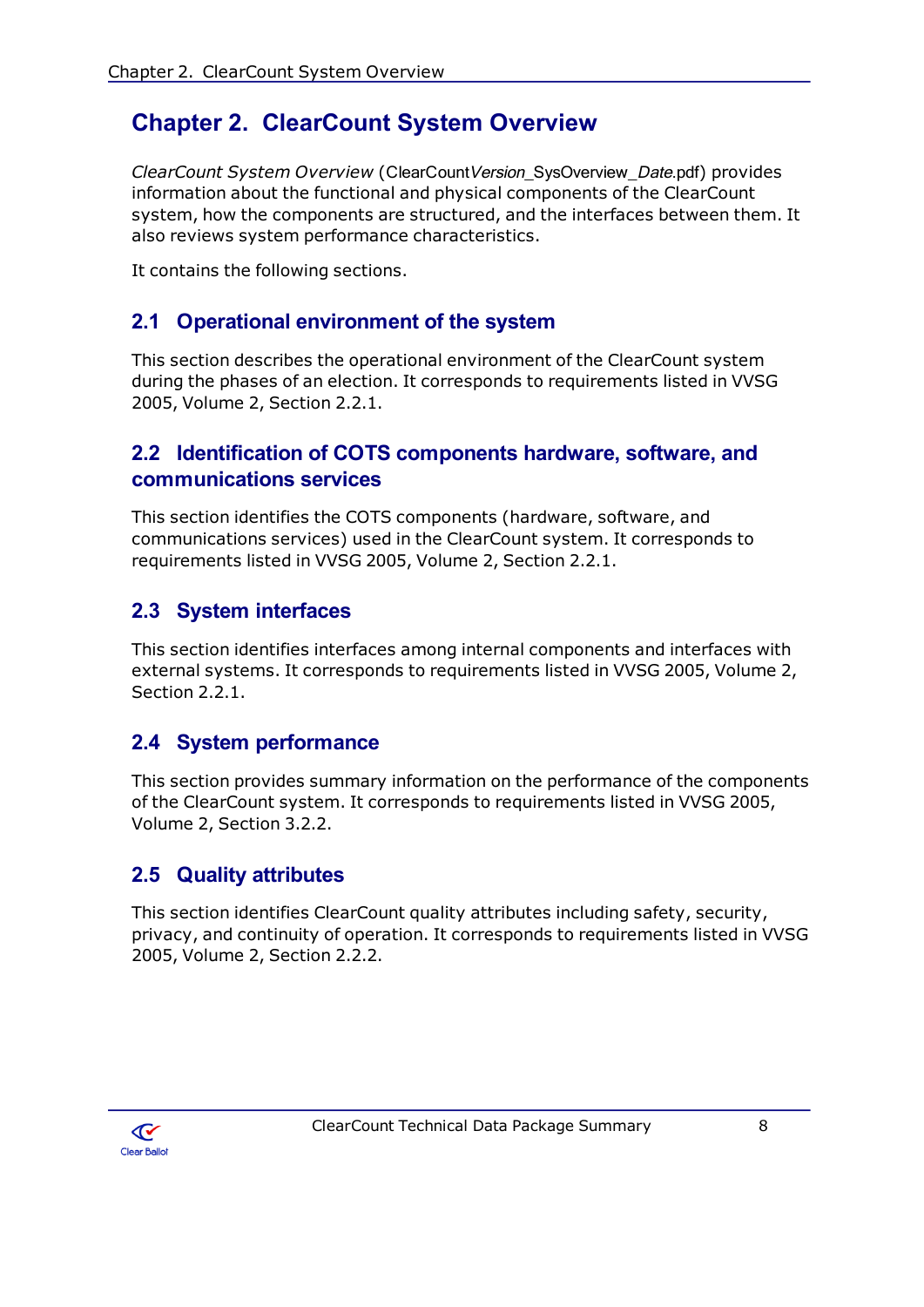# **Chapter 3. ClearCount System Functionality Description**

ClearCount System Functionality Description (ClearCountVersion\_FunctDesc\_ Date.pdf) contains an overview of ClearCount features and components. Overall, it corresponds to VVSG 2005, Volume 2, Section 2.3. Specific references to sections in VVSG 2005, Volume 1 are included below.

# 3.1 Overall system capabilities

Satisfies VVSG 2005, Volume 1, Sections 2.1.

System capabilities discussed in the following sections include:

- Security
- Accuracy
- Error recovery
- Integrity
- System audit
- Election management system
- Vote tabulating program
- Ballot counter
- Telecommunications
- Data retention

#### 3.2 Pre-voting capabilities

Satisfies VVSG 2005, Volume 1, Sections 2.2.1 through 2.2.6.

Pre-voting capabilities discussed in the following sections include:

- Ballot preparation
- Election programming
- Ballot and program installation and control
- Readiness testing
- Verification at the polling place
- Verification at the central location

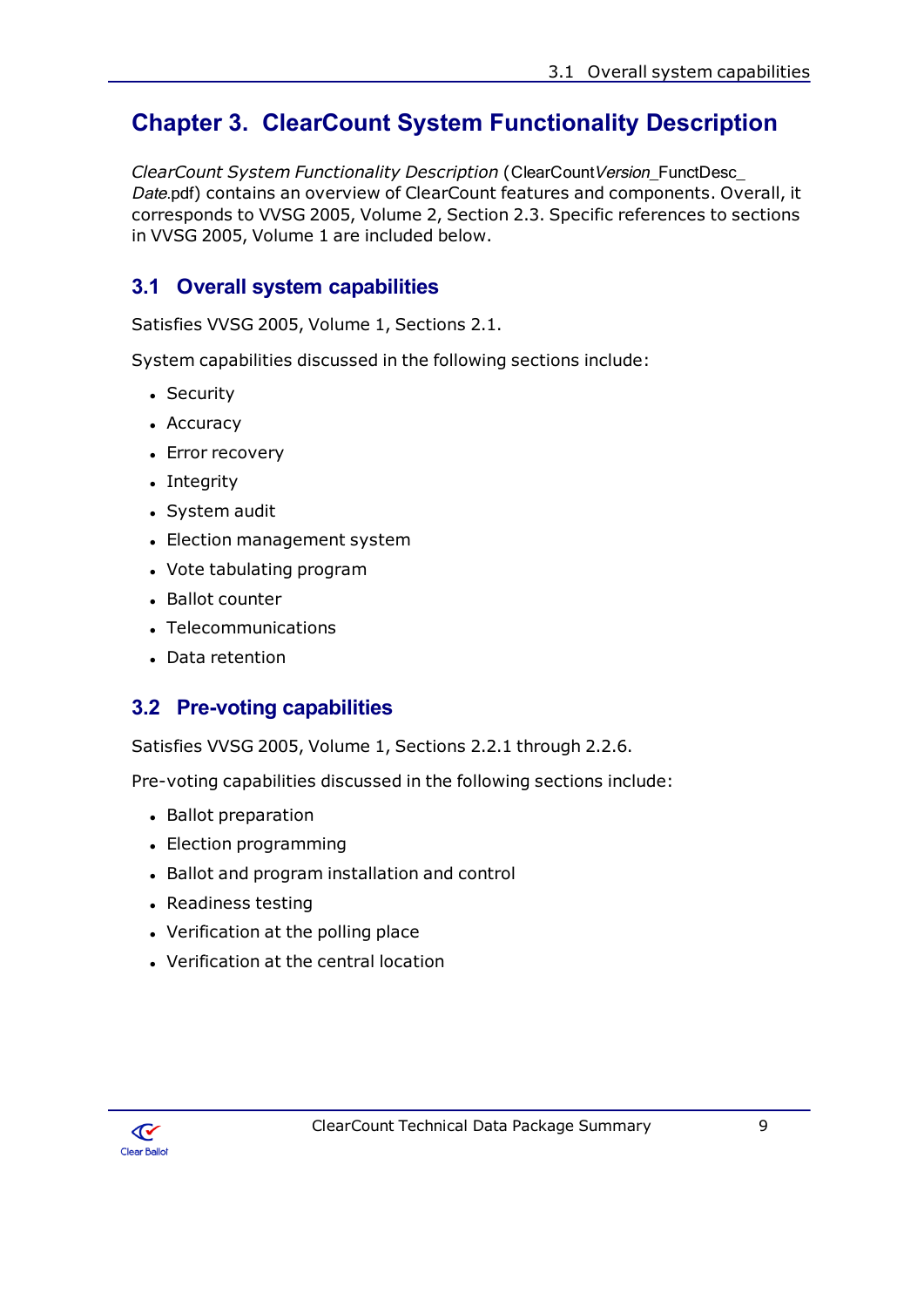### 3.3 Voting capabilities

This section describes ClearCount's voting capabilities, the requirements for which are found in VVSG 2005, Volume 1, Sections 2.3.1 through 2.3.3:

- Opening the polls.
- Activating the ballot (DRE systems).
- Casting a ballot.

#### 3.4 Post-voting capabilities

This section describes ClearCount's post-voting capabilities, the requirements for which are found in VVSG 2005, Volume 1, Sections 2.4.1 through 2.4.4:

- Closing the polls.
- Consolidating vote data.
- Producing reports.
- Broadcasting results.

### 3.5 Maintenance, transportation, and storage

This section describes ClearCount maintenance, transportation, and storage, the requirements for which are found in VVSG 2005, Volume 1, Section 2.5.

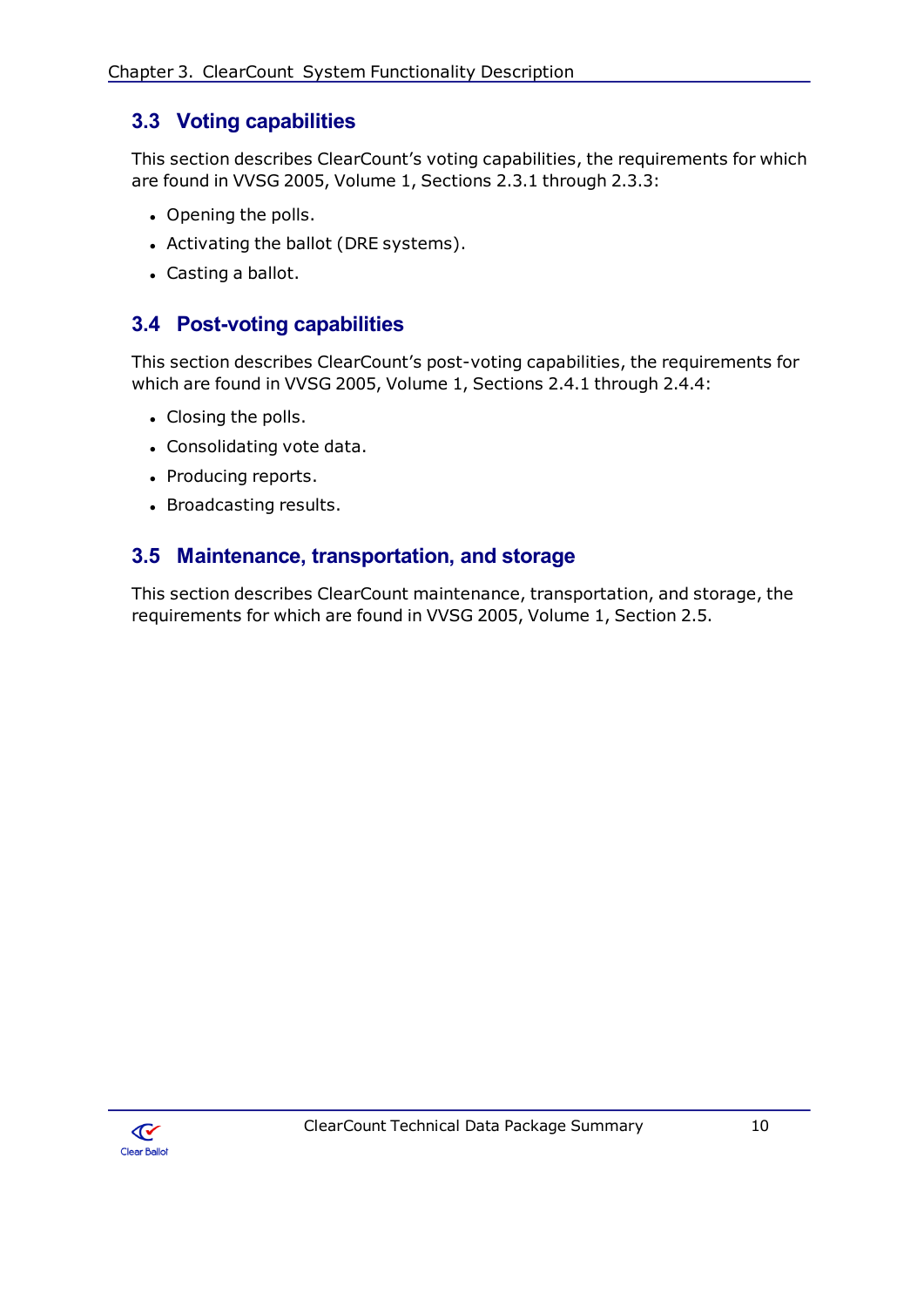# **Chapter 4. ClearCount Hardware Specification**

The ClearCount Hardware Specification (ClearCountVersion\_HWSpec\_Date.pdf) contains an overview of the hardware components of the ClearCount system. Overall, it corresponds to VVSG 2005, Volume 2, Section 2.4.



Because ClearCount is built on all COTS hardware, this specification also refers to third-party documentation and specifications..

### 4.1 Hardware requirements

This section describes the hardware requirements of the ClearCount COTS hardware. The requirements for this section are found in VVSG 2005, Volume 1, Section 4.

### **4.2 Performance requirements**

This section describes the ClearCount system's performance requirements. The requirements for this section are found in VVSG 2005, Volume 1, Section 4.1.

### 4.3 Hardware

This section describes the physical requirements for the workstations.

#### **4.4 Physical characteristics**

This section describes the physical characteristics of the hardware components. It corresponds to VVSG 2005, Volume 1, Section 4.2.

#### **4.5 Environmental requirements**

This section describes shelter, space, furnishings and fixtures, electrical, and other environmental requirements of the system. The requirements for this section are found in VVSG 2005, Volume 1, Section 4.1.2.

#### 4.6 Tabulation processing requirements

This section describes tabulation processing requirements. The requirements for this section are found in VVSG 2005, Volume 1, Section 4.1.6.

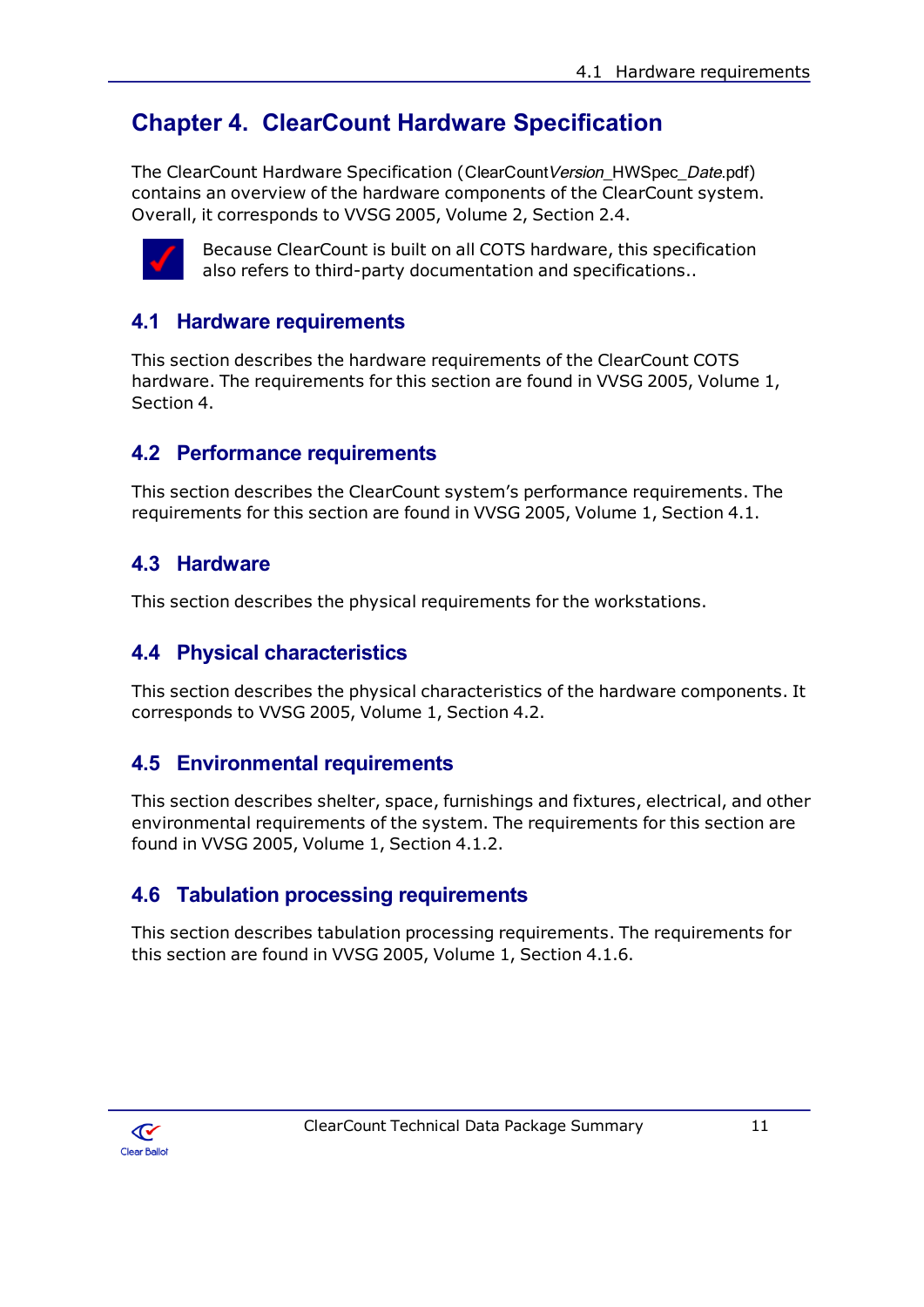### **4.7 Reporting requirements**

This section describes reporting requirements for all devices in the ClearCount system. The requirements for this section are found in VVSG 2005, Volume 1, Section 4.1.7.

#### 4.8 Vote data management requirements

This section describes vote data management, processing, and reporting in the ClearCount system. The requirements for this section are found in VVSG 2005, Volume 1, Section 4.1.8.

#### **4.9 Accuracy requirements**

This section describes the accuracy requirements for the ClearCount system. The requirements for this section are found in VVSG 2005, Volume 1, Section 4.1.1.

#### 4.10 Design, construction, and maintenance characteristics

This section describes the physical characteristics of the ClearCount system. The requirements for this section are found in VVSG 2005, Volume 1, Section 4.3.

### 4.11 Appendices

ClearCount Hardware Specification contains the following appendices:

- Appendix A: Evaluating marks on paper ballots This appendix describes how the ClearCount system evaluates the marks on a paper ballot.
- Appendix B: List of registration failure messages This appendix provides a full list of registration failure messages.

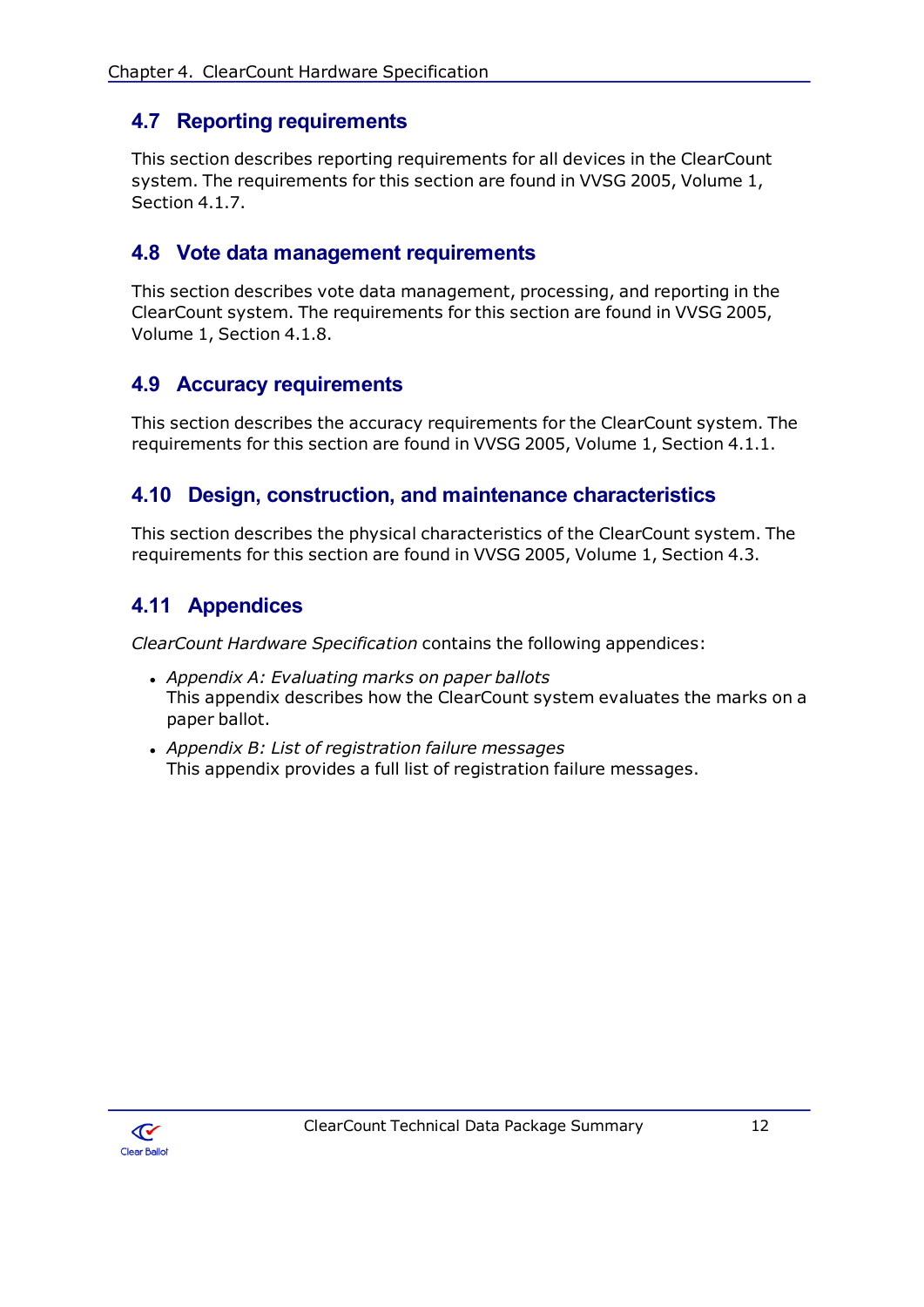# **Chapter 5. ClearCount Software Design and Specification**

The ClearCount Software Design and Specification (ClearCountVersion\_SWSpec\_ Date.pdf) contains an overview of ClearCount system software design. Overall, it corresponds to VVSG 2005, Volume 2, Section 2.5.

#### **5.1 Security overview**

This section describes how security is implemented in the ClearCount system.

#### **5.2 Software overview**

This section provides an overview of the ClearCount software. The requirements for this section are found in VVSG 2005, Volume 2, Section 2.5.3.

### 5.3 Software standards and conventions

This section provides information to support third-party software analysis and test design. The requirements for this section are found in VVSG 2005, Volume 2, Section 2.5.4.

### 5.4 Software operating environment

This section provides information on operating environment factors that influence the software design. The requirements for this section are found in VVSG 2005, Volume 2, Section 2.5.5.

### 5.5 Software functional specification

This section provides a description of the system's operating modes and software capabilities. The requirements for this section are found in VVSG 2005, Volume 2, Section 2.5.6.

### 5.6 Programming specifications

This section provides an overview of the ClearCount software design. The requirements for this section are found in VVSG 2005, Volume 2, Section 2.5.7.

### 5.7 System database

This section provides a description of the ClearCount system database. The requirements for this section are found in VVSG 2005, Volume 2, Section 2.5.8.

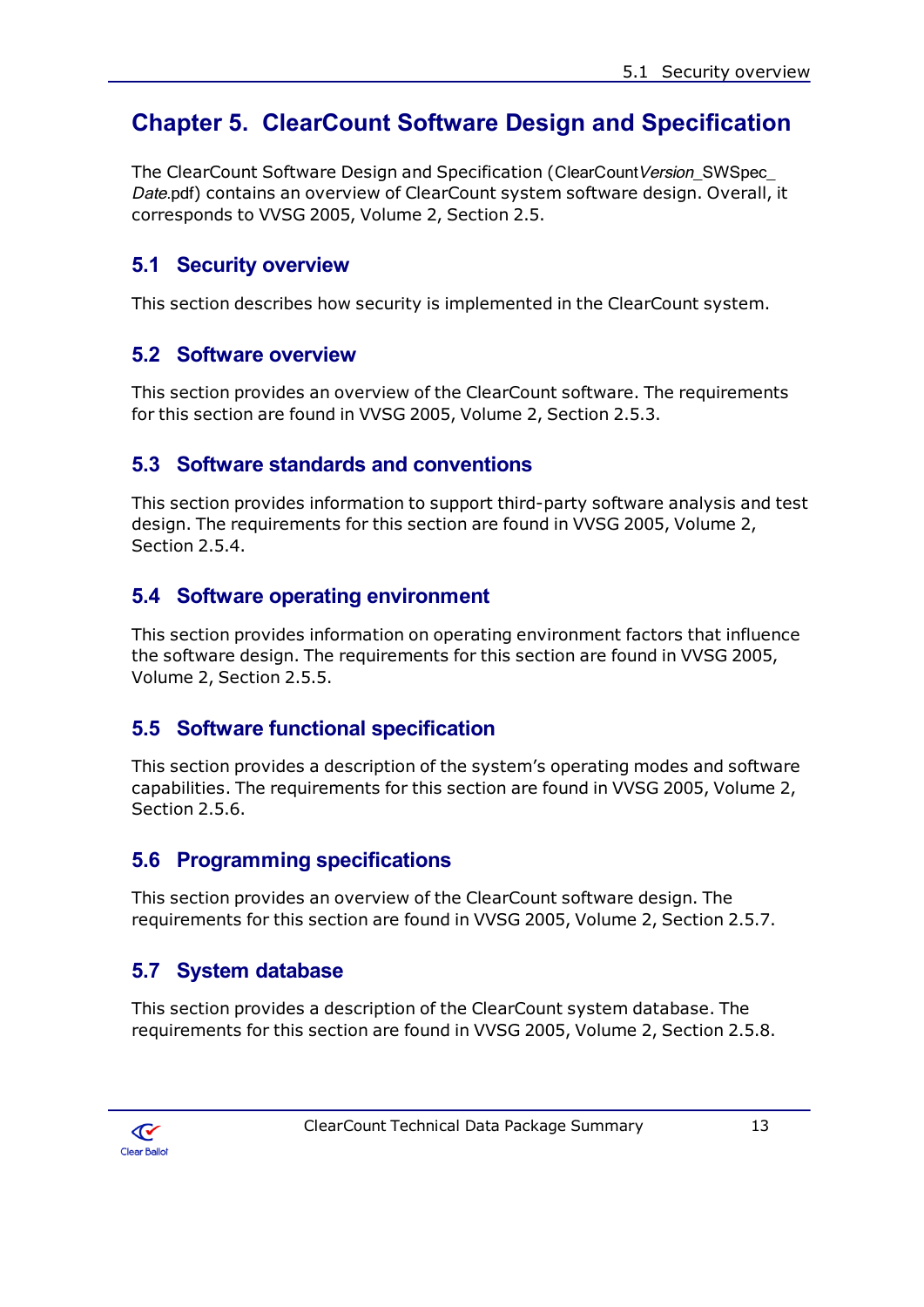# 5.8 Interfaces

This section describes ClearCount internal and external interfaces. The requirements for this section are found in VVSG 2005, Volume 2, Section 2.5.9.

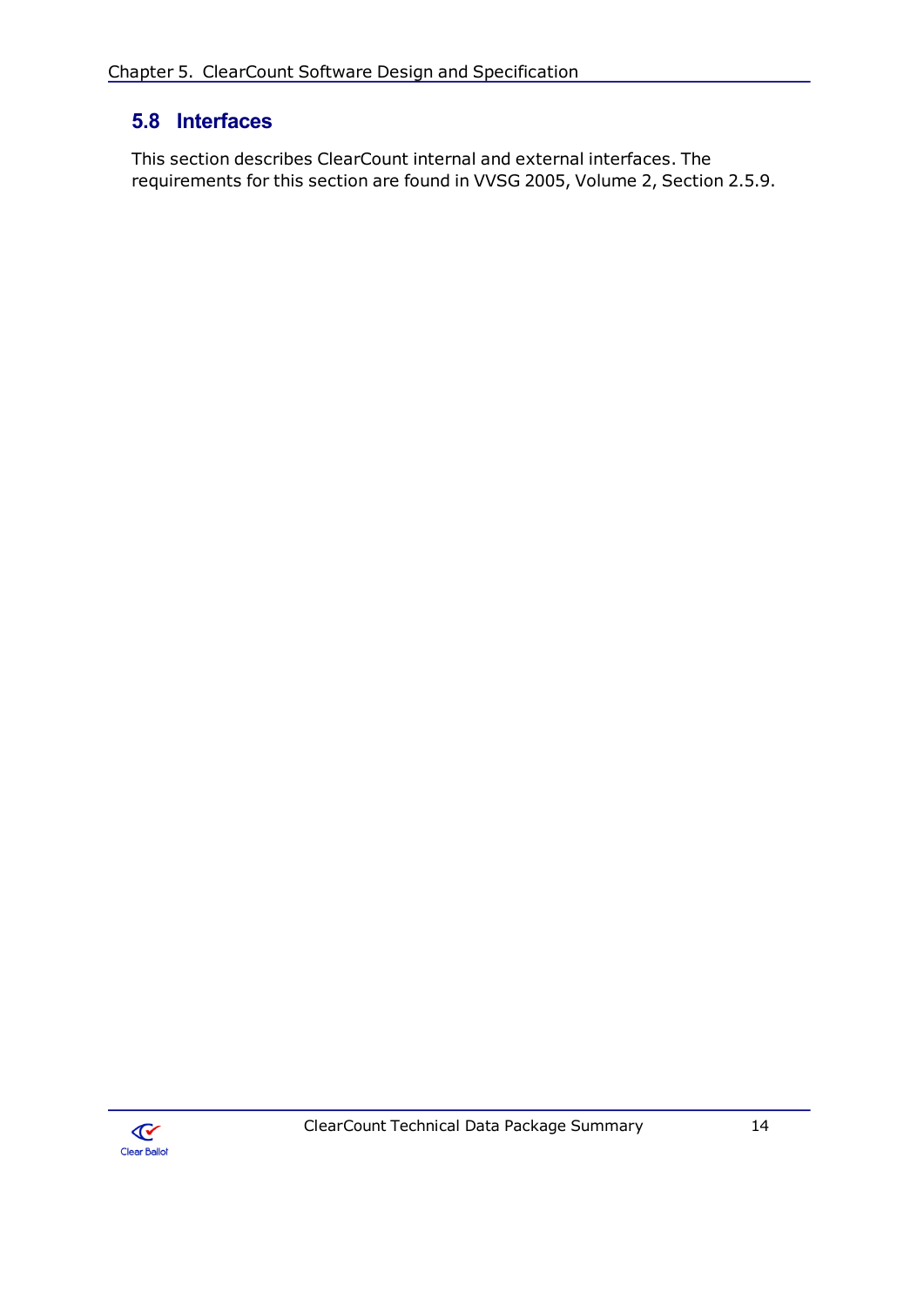# **Chapter 6. ClearCount System Security Specification**

ClearCount Software System Security Specification (ClearCountVersion SecuritySpec\_Date.pdf) contains an overview of ClearCount system software design. Overall, it corresponds to VVSG 2005, Volume 2, Section 2.6.

# **6.1 Brief product description**

This section discusses the ClearCount components from a security perspective.

### **6.2 Access control background**

This section discusses ClearCount user access levels; user roles; user accounts; election database states; authentication protocols; and access control mechanisms.

### **6.3 Security requirements**

This section maps the ClearCount software to the security requirements in VVSG 2005, Volume 1, Section 7.

### **6.4 Protection against attack**

This section describes how the ClearCount system can be protected against attack.

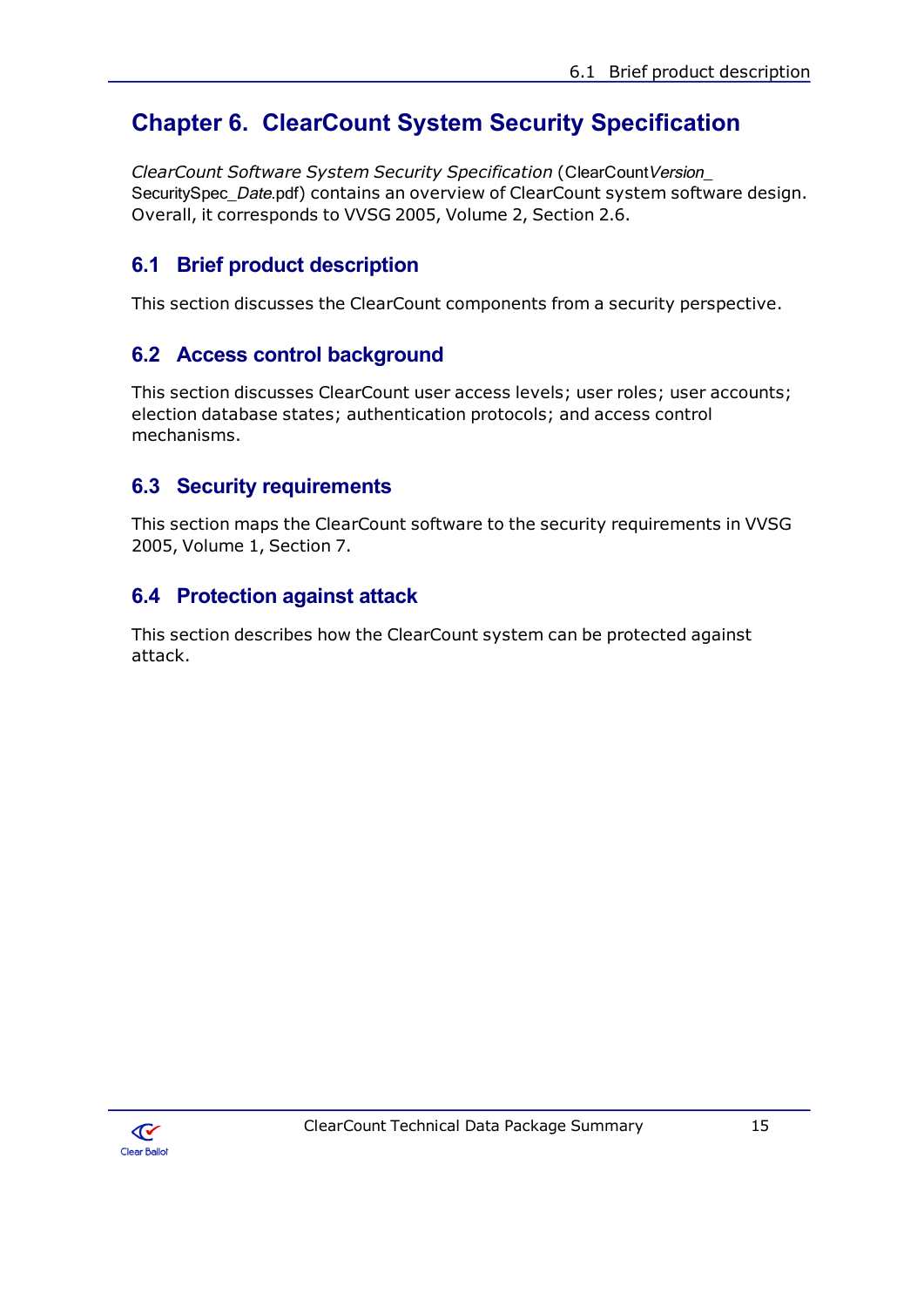# **Chapter 7. ClearCount Test and Verification Specification**

ClearCount Test and Verification Specification (ClearCountVersion\_TestVerifSpec\_ Date.pdf) describes the testing specifications for ClearCount. Overall, it corresponds to VVSG 2005, Volume 2, Section 2.7.

### **7.1 Testing process**

This section describes the testing process. It corresponds to requirements listed in VVSG 2005, Volume 2, Section 2.7.1.

### 7.2 Test environment

This section describes the ClearCount test environment.

### 7.3 Test data

This section describes the sources of ClearCount test data.

### **7.4 Test artifacts**

This section describes the test artifacts. It corresponds to requirements listed in VVSG 2005, Volume 2, Section 2.7.1.

### 7.5 National certification considerations

This section describes the ClearCount operational features. It corresponds to requirements listed in VVSG 2005, Volume 2, Section 2.7.2.

# 7.6 ClearCount Test and Verification Specification appendices

ClearCount Test and Verification Specification contains the following appendices:

- Appendix A: Test Plans and Test Case Reports
- Appendix B: Known Issues
- Appendix C: Test Reports

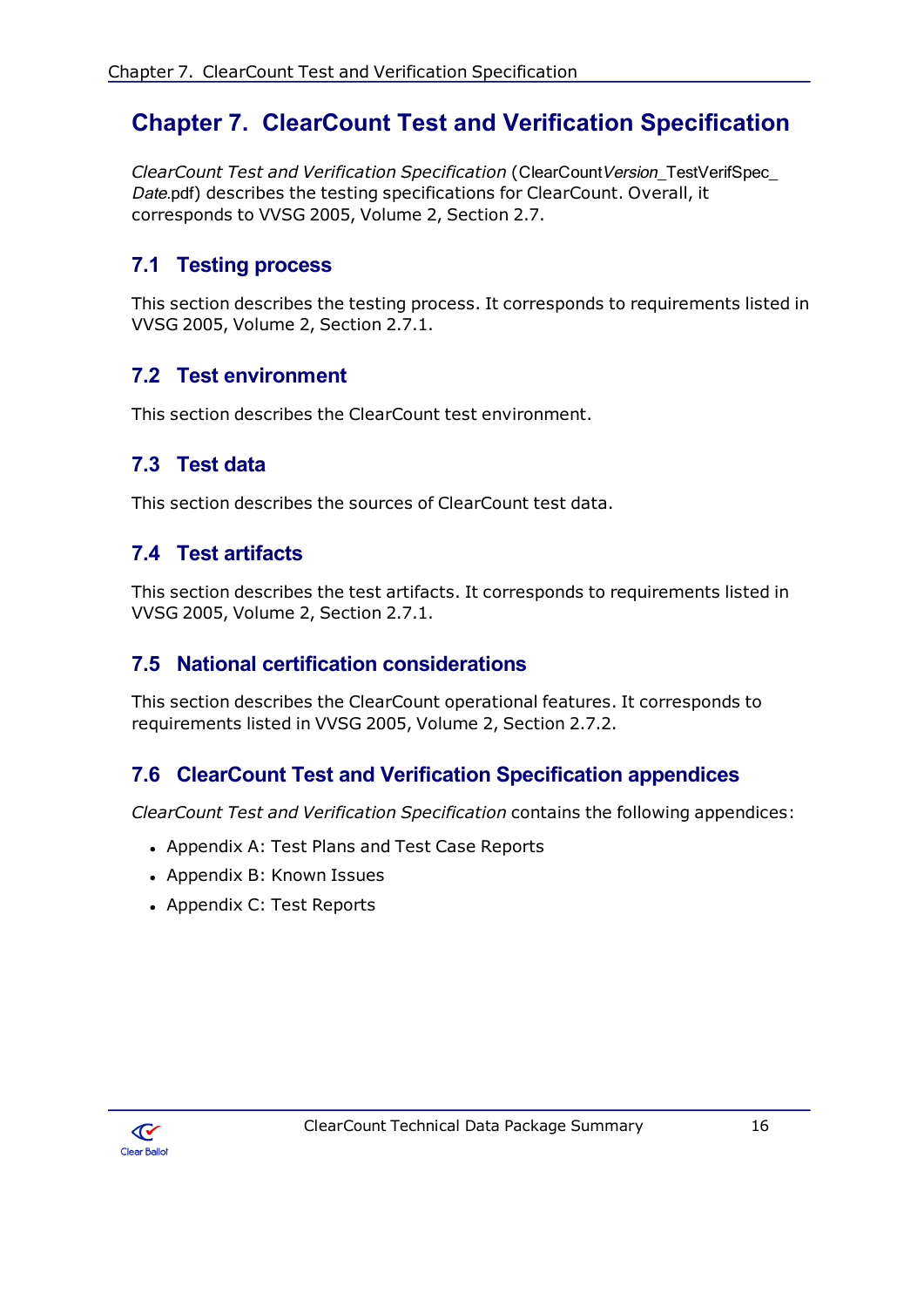# **Chapter 8. ClearCount System Operations Procedures**

### 8.1 Introduction

This section describes ClearCount operations at a high level. It corresponds to requirements listed in VVSG 2005, Volume 2, Section 2.8.1.

### **8.2 Operational environment**

This section provides a high-level description of the end-to-end ClearCount system. It corresponds to requirements listed in VVSG 2005, Volume 2, Section  $2.8.2.$ 

### 8.3 System installation and test specification

This section contains links to ClearCount system installation and test procedures. It corresponds to requirements listed in VVSG 2005, Volume 2, Section 2.8.3.

### **8.4 Operational features**

This section describes the ClearCount operational features. It corresponds to requirements listed in VVSG 2005, Volume 2, Section 2.8.4.

### 8.5 Operating procedures

This section contains links to ClearCount system operations procedures. It corresponds to requirements listed in VVSG 2005, Volume 2, Section 2.8.5.

### **8.6 Operations support**

This section contains links to information about ClearCount operational support. It corresponds to requirements listed in VVSG 2005, Volume 2, Section 2.8.6.

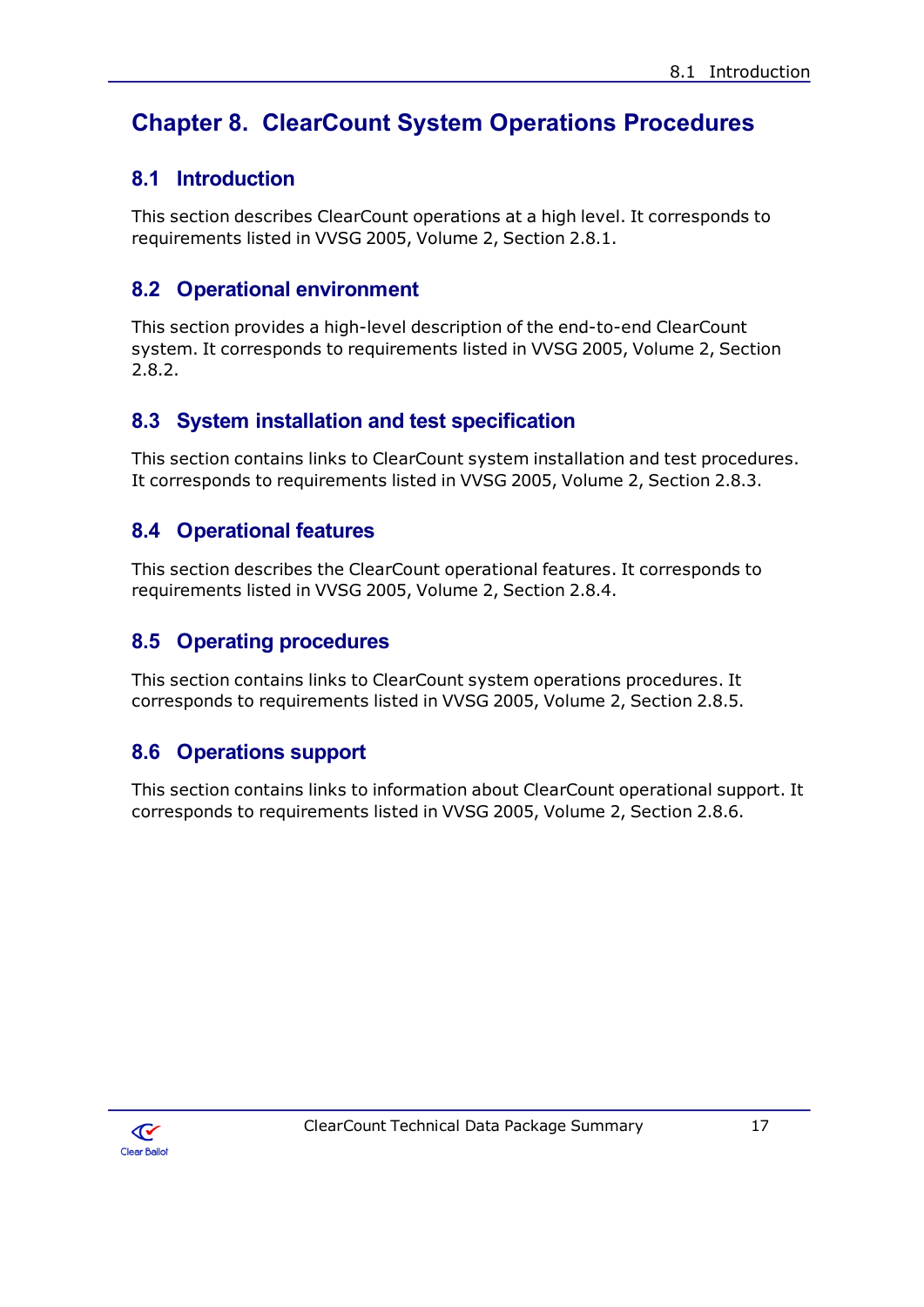# **Chapter 9. ClearCount System Maintenance Manual**

ClearCount System Maintenance Manual (ClearCountVersion\_SysMaint\_Date.pdf) provides information about maintaining the ClearCount system in the field.

### 9.1 Introduction

This section provides a concept of operations for the ClearCount system. It corresponds to requirements listed in VVSG 2005, Volume 2, Section 2.9.1.

### 9.2 Maintenance procedures

This section describes ClearCount maintenance procedures. It corresponds to requirements listed in VVSG 2005, Volume 2, Section 2.9.2.

### 9.3 Maintenance equipment

This section describes the ClearCount requirements for maintenance equipment. It corresponds to requirements listed in VVSG 2005, Volume 2, Section 2.9.3.

### 9.4 Parts and materials

This section describes the parts and materials needed to maintain the ClearCount system. It corresponds to requirements listed in VVSG 2005, Volume 2, Section  $2.9.4.$ 

### 9.5 Maintenance facilities and support

This section describes everything required for ClearCount system maintenance. It corresponds to requirements listed in VVSG 2005, Volume 2, Section 2.9.5.

### 9.6 Appendices

ClearCount System Maintenance Manual contains the following appendices:

- Error messages requiring operator intervention
- Fujitsu supplies
- ClearCount troubleshooting checklist

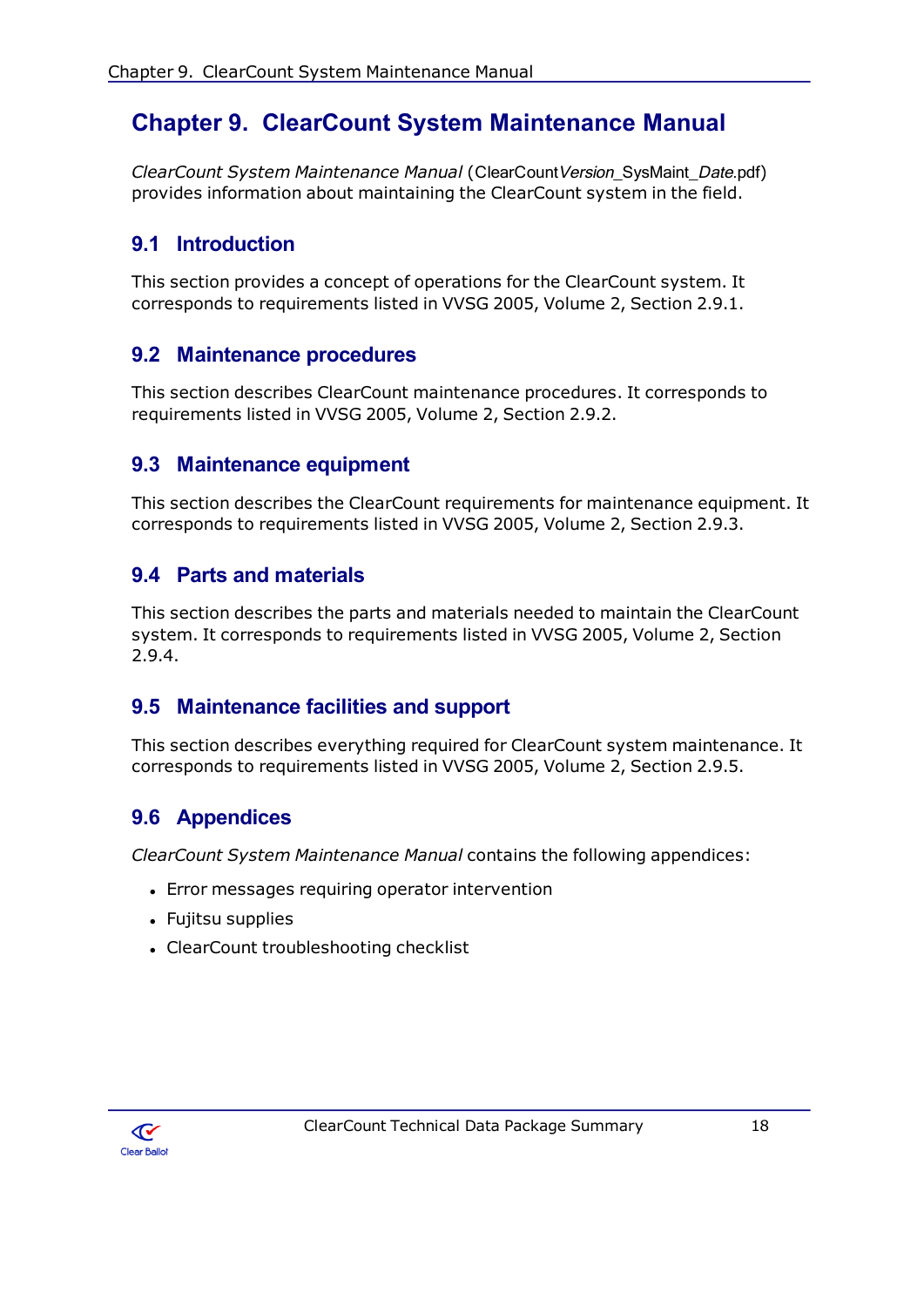# **Chapter 10. ClearCount Quality Assurance Program**

ClearCount Quality Assurance Program (ClearVoteVersion\_QualityAssurance\_Date.pdf) provides information about the scope and nature of the quality program followed by Clear Ballot. Overall, it corresponds to VVSG 2005, Volume 2, Section 2.12.

It contains the following sections.

### **10.1 ClearCount System**

This section describes ClearCount requirements, documentation of quality procedures, responsibilities, test plans and special tests, and feedback and process review.

### 10.2 COTS Hardware: Laptops and Scanners

This section describes the hardware specification review, responsibilities, test plans and special tests, and future development and COTS integration.

### 10.3 Integration with third-party voting systems Election **Management Systems**

This section describes PDF review and creation of the BDF; the BDF and election creation; BDF testing and validation; and responsibilities.

### 10.4 ClearCount Quality Assurance Plan appendices

ClearCount Quality Assurance Plan contains the following appendices:

- List of test plans
- List of test case reports

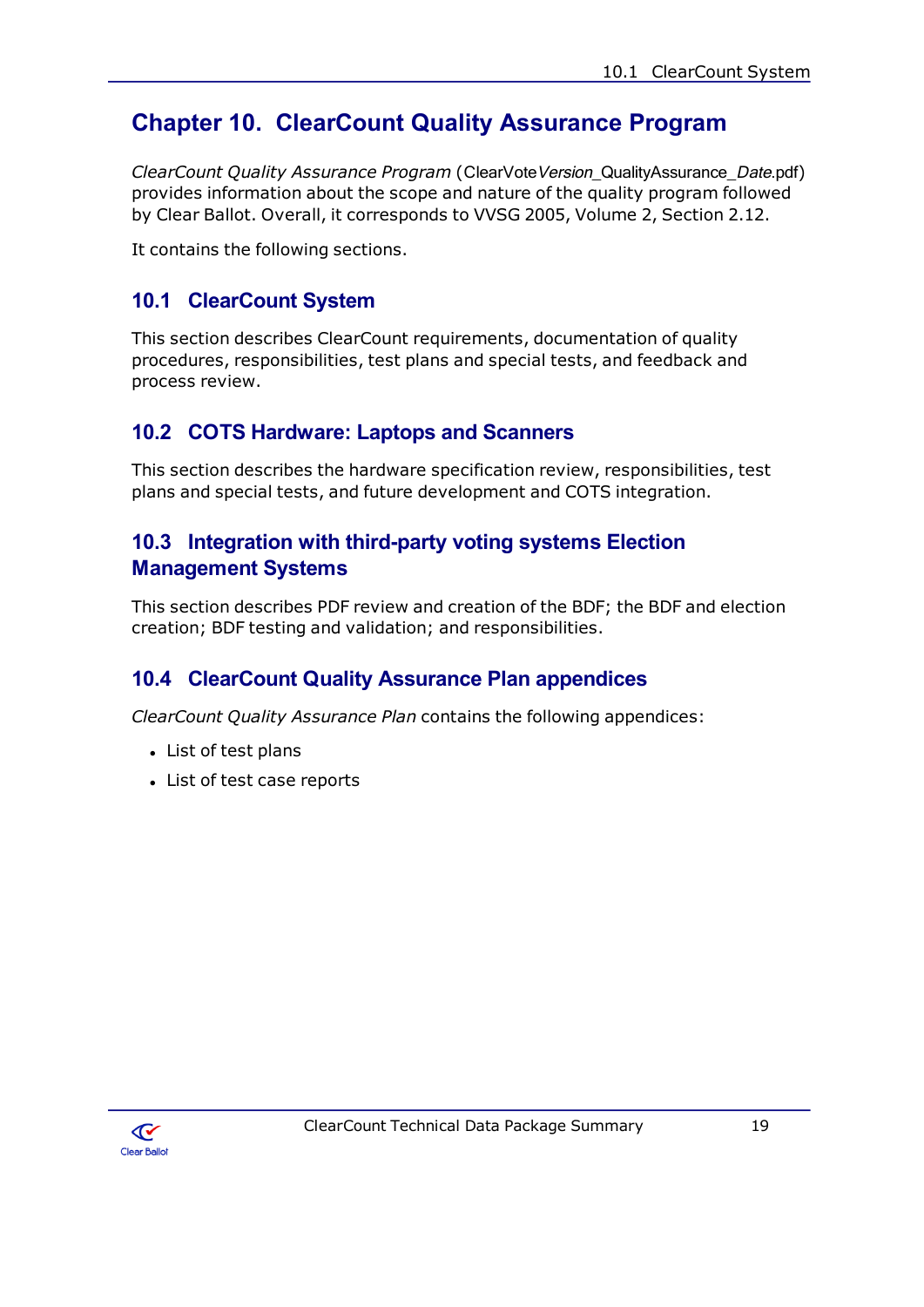# **Chapter 11. ClearCount Configuration Management Plan**

ClearCount Configuration Management Plan (ClearCountVersion\_ConfigMgmt\_ Date.pdf) provides information about the configuration management program followed by Clear Ballot, makers of the ClearCount software. Overall, it corresponds to VVSG 2005, Volume 1, Section 9 and the VVSG 2005, Volume 2, Section 2.11.

### 11.1 Configuration management policy

This section describes the Clear Ballot configuration management policy, as specified in VVSG 2005, Volume 2, Section 2.11.1 and VVSG 2005, Volume 1, Section 9.2.

### 11.2 Configuration identification

This section describes the Clear Ballot practice for identifying, classifying, versioning, and naming items, as specified in VVSG 2005, Volume 1, Section 9.3.

### 11.3 Baseline and promotional procedures

This section describes the Clear Ballot component baseline and promotion procedures, as specified in VVSG 2005, Volume 1, Section 9.4.

### 11.4 Configuration control procedures

This section describes the configuration control procedures followed by Clear Ballot, as specified in VVSG 2005, Volume 1, Section 9.5.

#### 11.5 Release process

This section describes the Clear Ballot release process, as specified in VVSG 2005, Volume 1, Section 9.6.

### **11.6 Configuration audits**

This section outlines the ClearCount Physical Configuration Audit (PCA) and Functional Configuration Audit (FCA), as specified in VVSG 2005, Volume 1, Section  $9.7.$ 

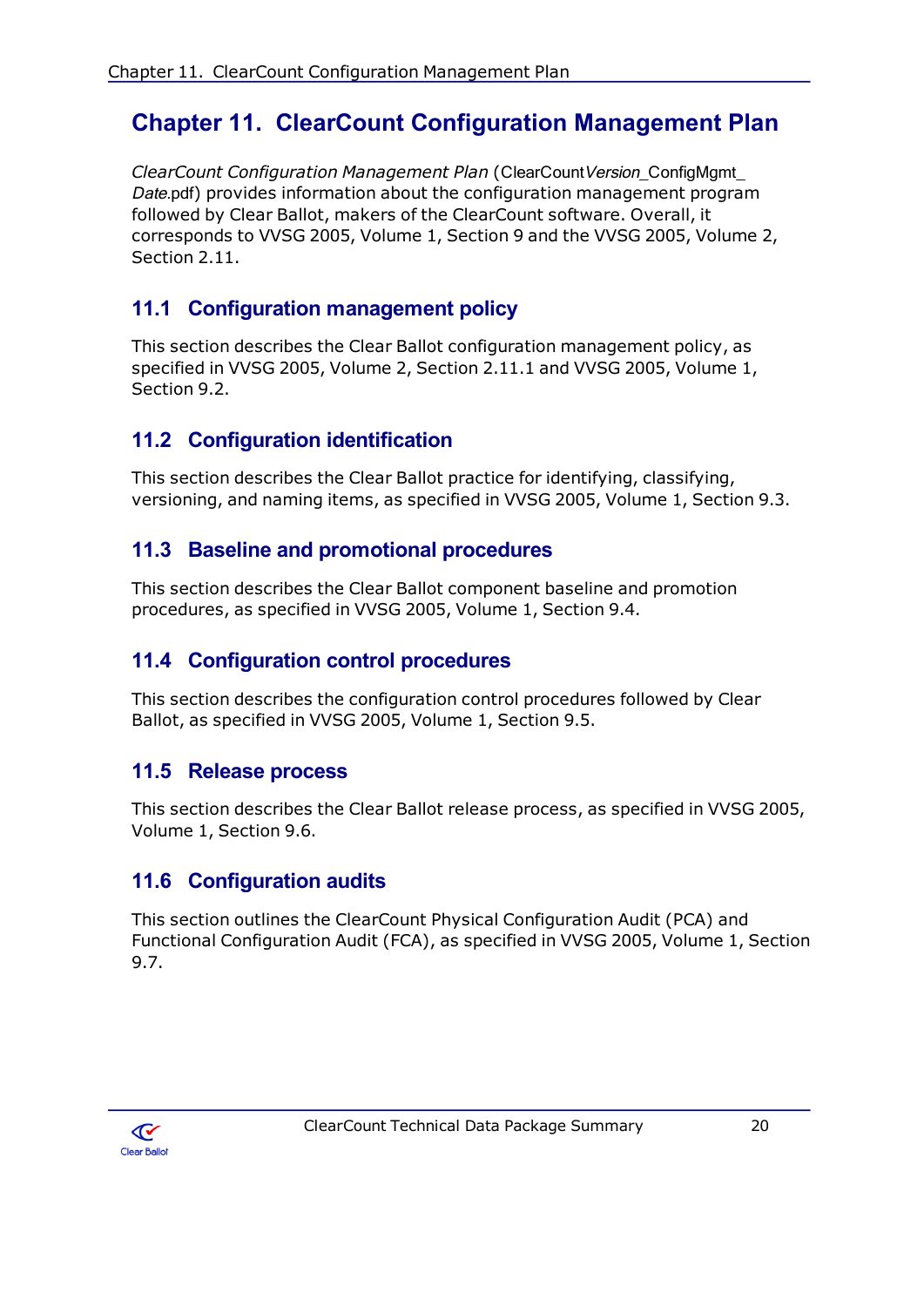# 11.7 Configuration management resources

This section describes the Clear Ballot configuration management resources, as specified in VVSG 2005, Volume 1, Section 9.8.

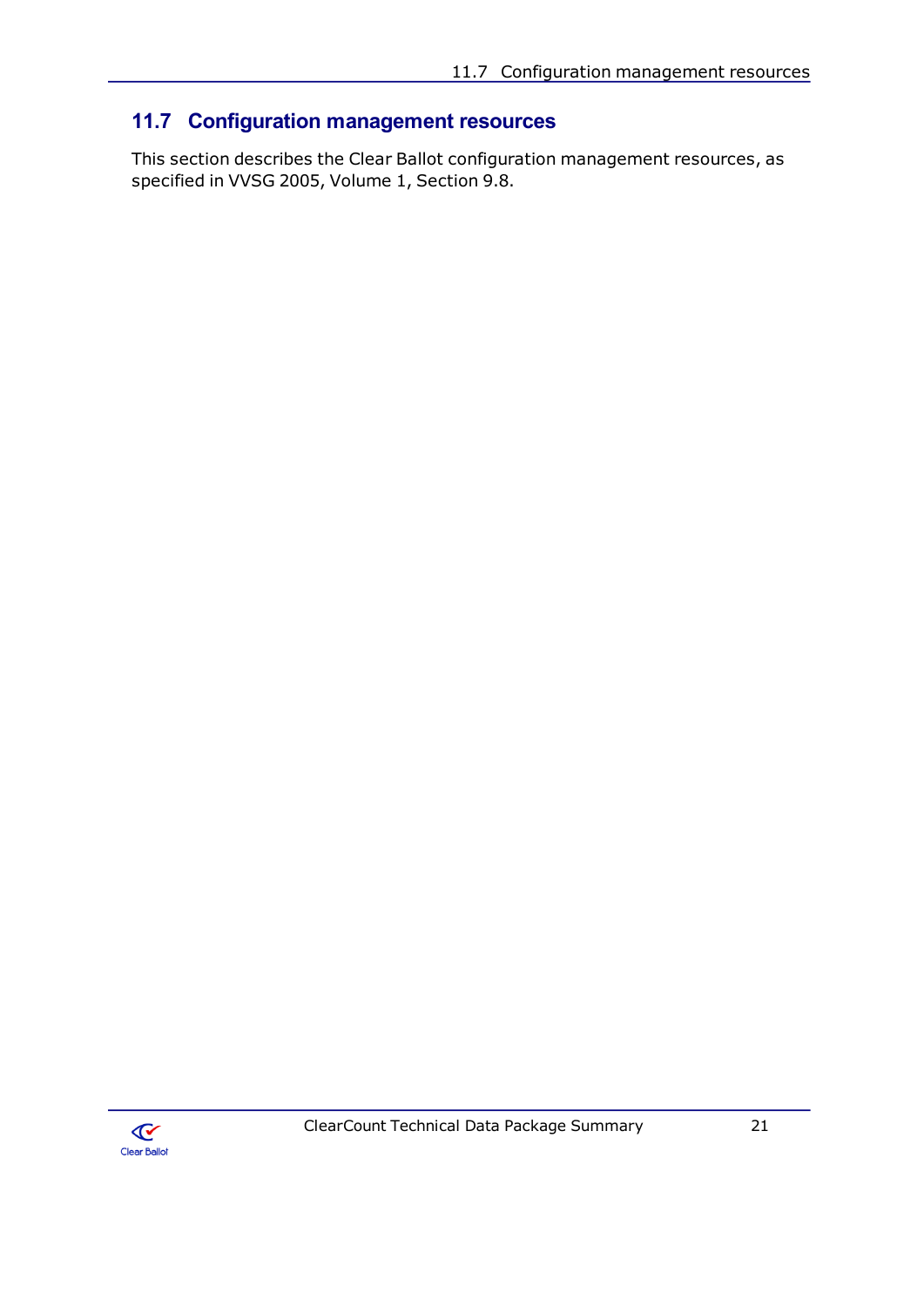# **Chapter 12. ClearCount Personnel Deployment and Training Plan**

ClearCount Personnel Deployment and Training Plan (ClearCountVersion PersonnelDeployTrain\_Date.pdf) provides information about the staff needed to run the ClearCount system, as well as the training required for various roles.

# 12.1 Personnel

This section describes the ClearCount personnel and skill level requirements, as specified in VVSG 2005, Volume 2, Section 2.10.1.

# 12.2 Training

This section describes the ClearCount orientation and training requirements, as specified in VVSG 2005, Volume 2, Section 2.10.2.

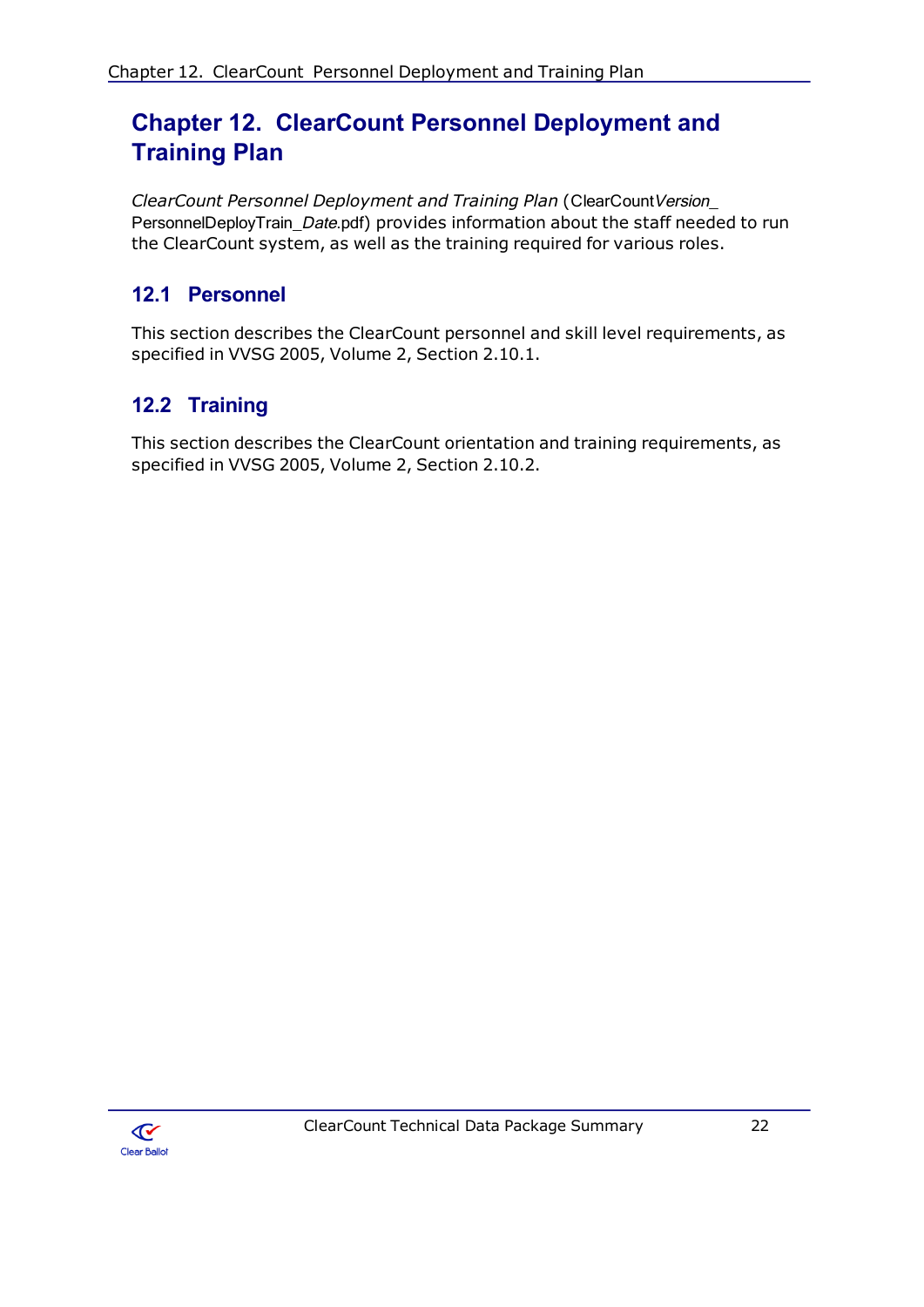# **Chapter 13. ClearCount Technical Data Package Summary**

ClearCount Technical Data Package Summary (this document) ((ClearCountVersion\_tdp\_Summary\_Date.pdf) identifies and summarizes the documents that comprise the ClearCount TDP, along with other supporting ClearCount and third-party documents.

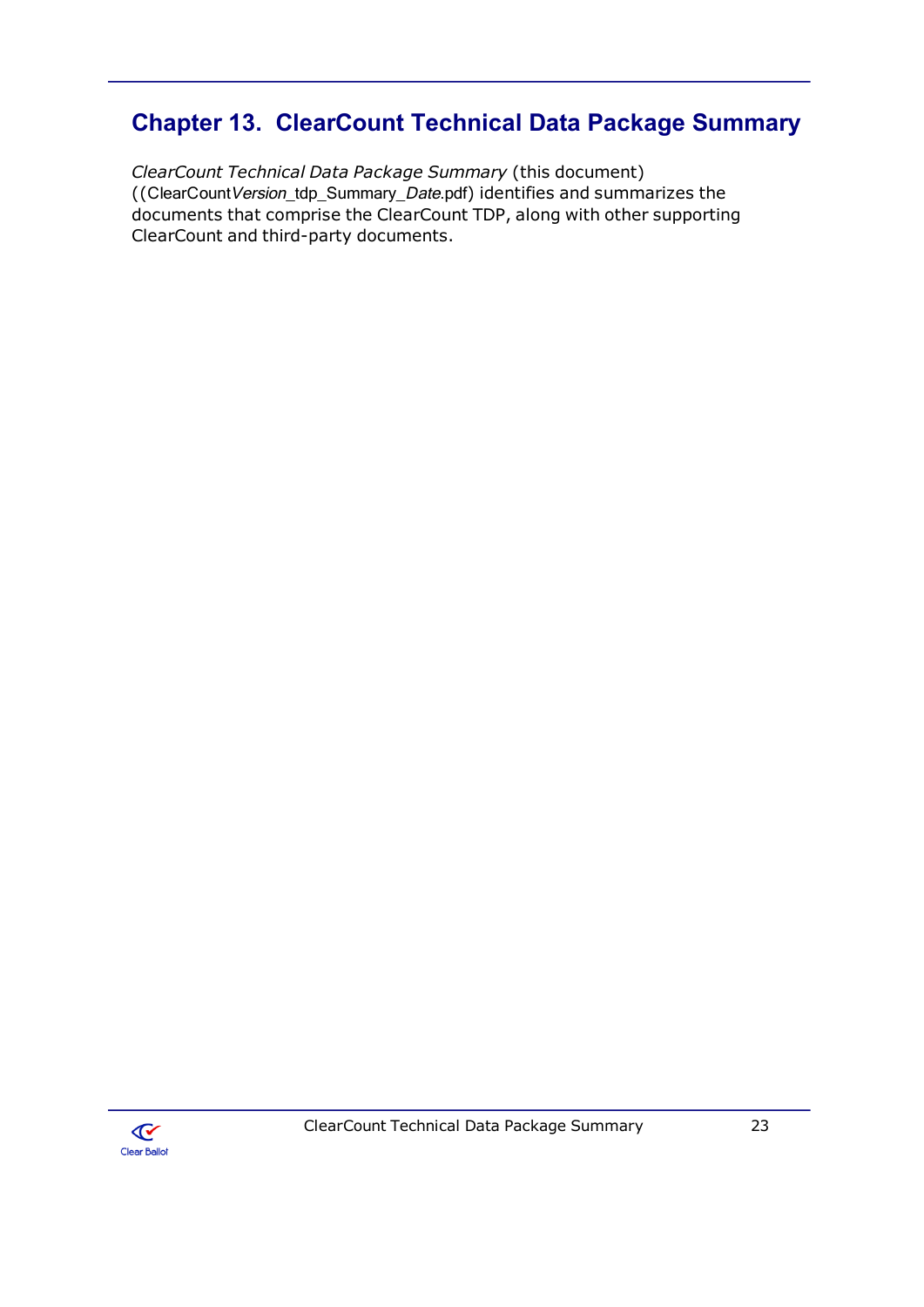# **Chapter 14. Other ClearCount documents**

This section includes summaries of the other documents provided by Clear Ballot.

### **14.1 ClearCount Release Notes**

ClearCount Release Notes (ClearCountVersion ReleaseNotesSummary Date.pdf) summarizes the tickets verified and testing performed for each build, based on build date.

### 14.2 ClearCount Election Preparation and Installation Guide

ClearCount Election Preparation and Installation Guide (ClearCountVersion ElectionPrepInstall\_Date.pdf) describes how to install and configure the ClearCount software and prepare for an election. It contains the following sections.

- Installing the ClearCount software
- Configuring ScanStations
- Configuring Election Administration Stations
- Hardening the system
- Setting up the scanning locations
- About Ballot Definition Files
- About target cards and box labels
- Creating elections and users
- ClearCount readiness testing
- ClearCount Logic and Accuracy testing
- Uninstalling ClearCount
- Breakdown and storage

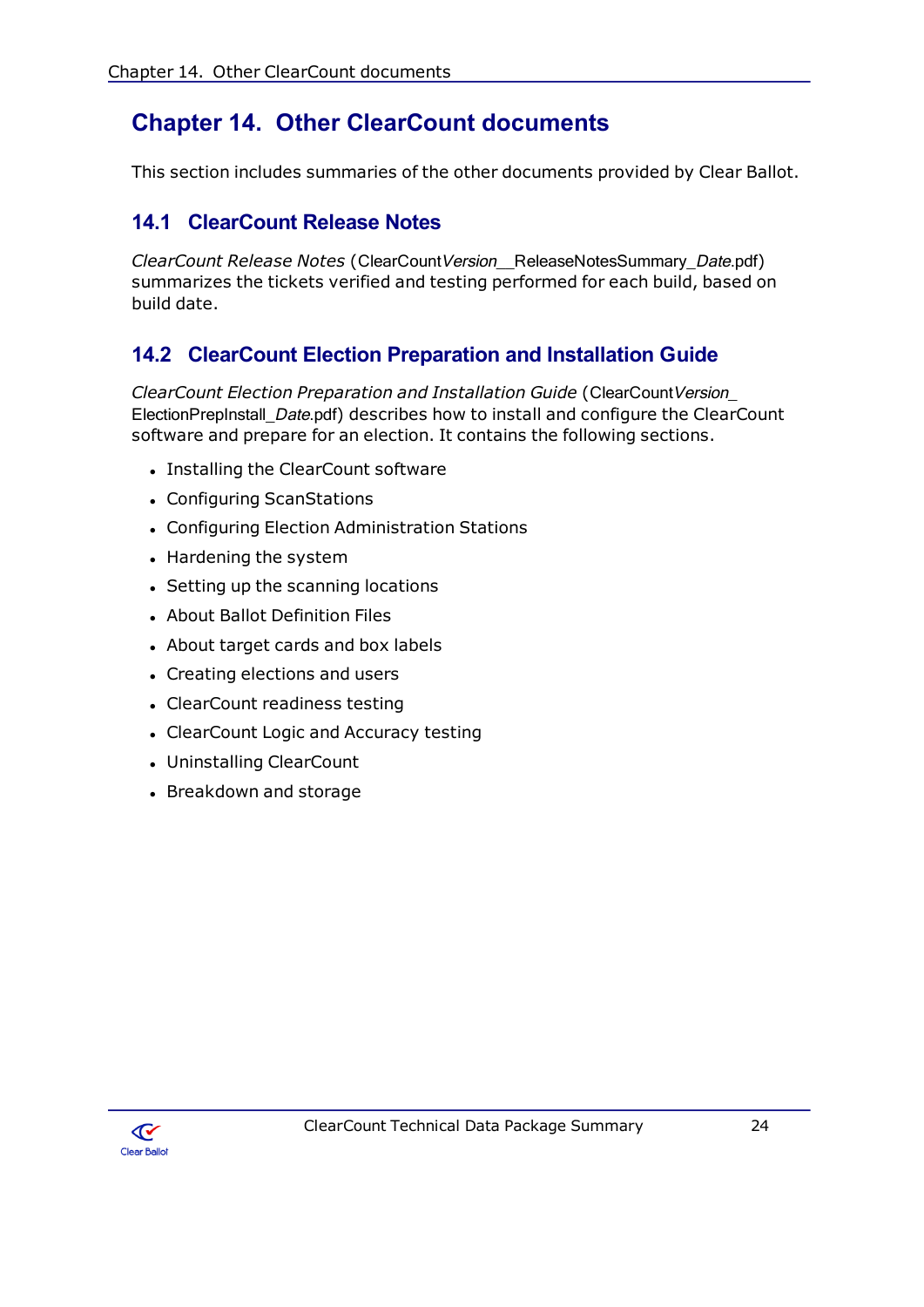### **14.3 ClearCount test plans**

The ClearCount test plans describe the testing processes followed by ClearCount. The set consists of the following test plans:

- Laptop Acceptance Test Plan (ClearCountVersion LaptopAcceptanceTestPlan Date.pdf)
- Scanner Acceptance Test Plan (ClearCountVersion\_ScannerAcceptanceTestPlan\_Date.pdf)
- Installation and Hardening Test Plan (ClearCountVersion\_InstallHardenTestPlan\_Date.pdf)
- Performance and Stress Test Plan (ClearCountVersion\_PerfStressTestPlan\_Date.pdf)
- System Error Handling Test Plan (ClearCountVersion SysErrorHandlingTestPlan Date.pdf)
- System Test Plan (ClearCountVersion\_SysTestPlan\_Date.pdf)
- Tabulator Functional Test Plan (ClearCountVersion TabFunctTestPlan Date.pdf)
- UI Reports Test Plan (ClearCountVersion UIReportTestPlan Date.pdf)
- Ballot Adjudication and Resolution Test Plan (ClearCountVersion BallotAdiResTestPlan Date.pdf)
- User Access and Election Administration Test Plan (ClearCountVersion UserAccessElectAdminTestPlan Date.pdf)

### 14.4 ClearCount test case reports

The following test case reports correspond to the collection of ClearCount Test Plans. They are contained in the archive file named clearvote\_test\_case\_reports.zip.

- Test Case Report Scanner Behavior
- Test Case Report Installation and Hardening
- Test Case Report Performance and Stress Testing
- Test Case Report System and Tabulation Regression
- Test Case Report System Error Handling
- Test Case Report Tabulator Regression Tests
- Test Case Report Tabulator Error Handling
- Test Case Report Users Election Admin and Access Levels

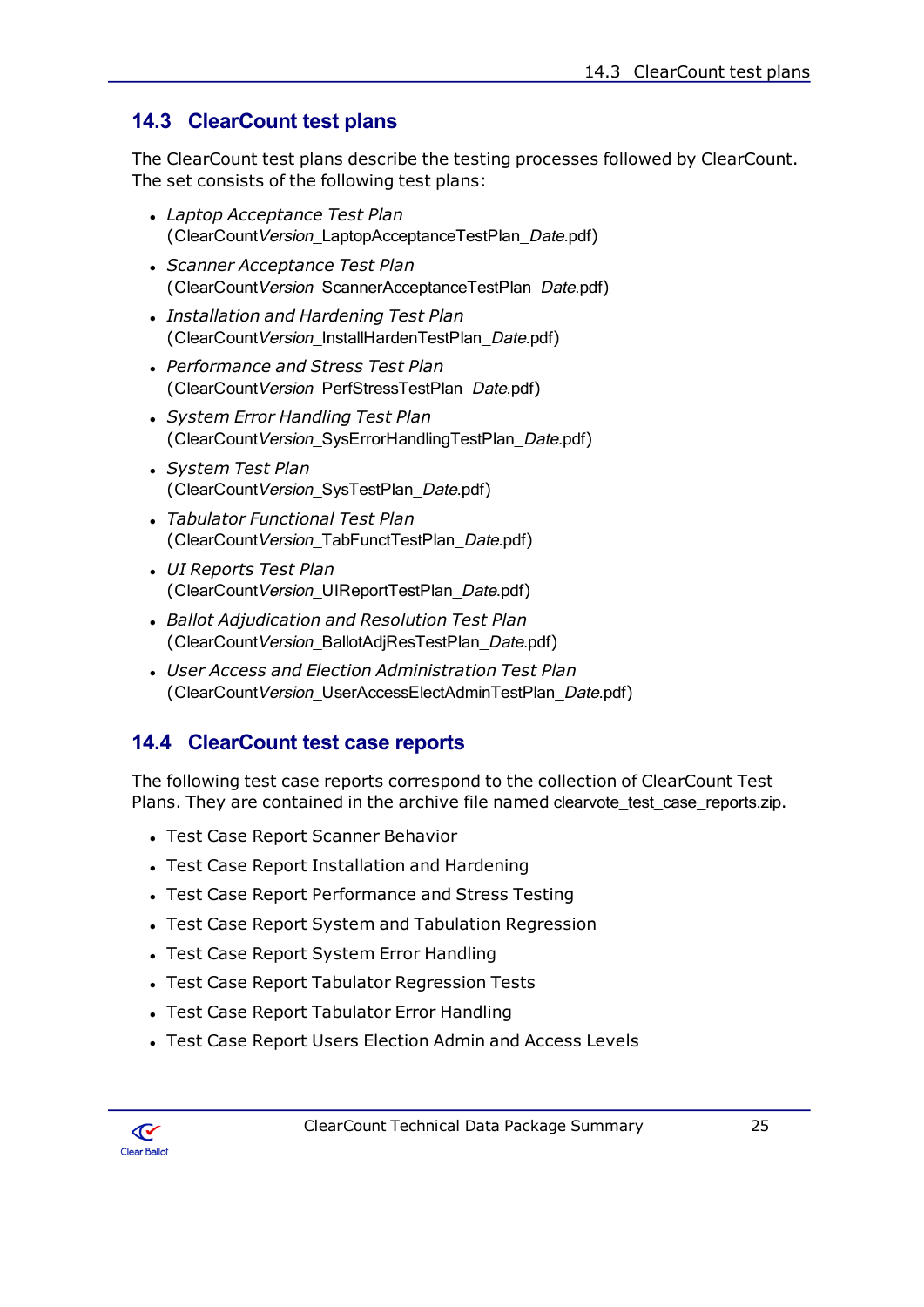- Test Case Report Ballot Adjudication and Resolution
- Test Case Report UI 1001 Dashboard
- Test Case Report UI 1002-Statement of Ballots Cast
- Test Case Report UI 1003-Statement of Votes Cast
- Test Case Report UI 1004-Contests Report
- Test Case Report UI 1005-Statement of Votes Cast with Precincts
- Test Case Report UI 1006-Vote Visualization
- Test Case Report UI 1008-Election Activity Log
- Test Case Report UI 1009-Causes of Unreadable Ballots
- Test Case Report UI 1010-Ballot Images
- Test Case Report UI 1011-Scan Station Report
- Test Case Report UI 1012-Ballot Information Page
- Test Case Report UI 1013-Annotated Ballot Page
- Test Case Report UI 1014-Box Report
- Test Case Report UI 1015-Precinct report
- Test Case Report UI 1016-Ballot Locator
- Test Case Report UI 1017-Human Resolutions
- Test Case Report UI 1018-Ballot Styles
- Test Case Report UI 1019-Counter Group Statement of Ballots Cast with **Counter Groups**

### **14.5 ClearCount Election Database Specification**

Satisfies VVSG 2005, Volume 2, Section 2.5.8.

File electionDbSpec.xls supplements ClearCount Software Design and Specification by describing the several levels of database design. General Concepts provides a conceptual description of the most important objects contained in the database. Other sections of the document describe the implementation and schema for the data tables and fields.

### 14.6 ClearCount module and functional interfaces

The ModuleAndFunctionalInterfaces.zip archive file supplements ClearCount Software Design and Specification. It contains HTML files that address the requirement in VVSG 2005, Volume 2, Section 2.5.7.2.

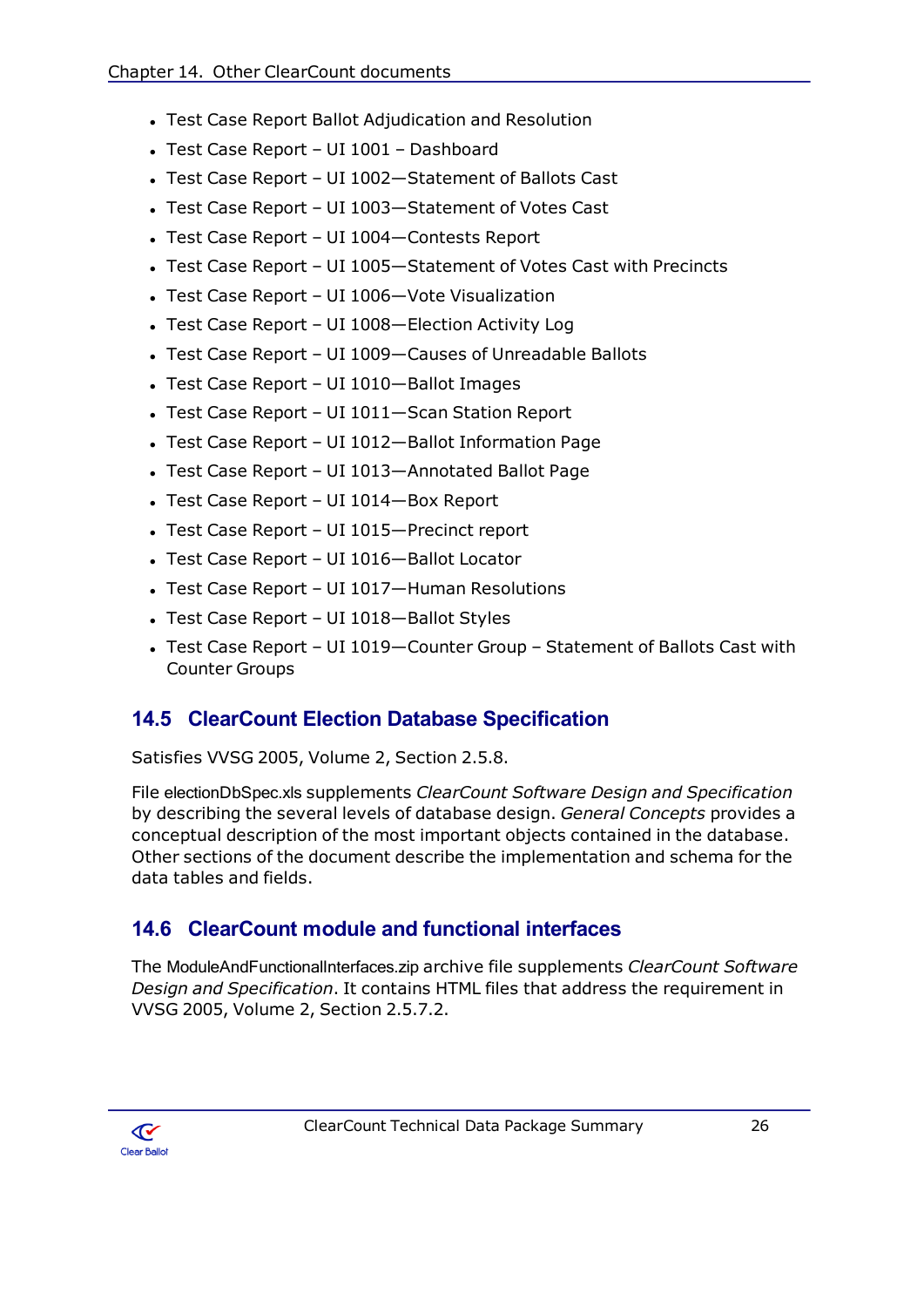# **14.7 ClearCount Approved Parts List**

ClearCount Approved Parts List (ClearCountVersion\_PartsList\_Date.pdf) describes the ClearCount minimum system requirements.

### 14.8 Additional PCA documents

The following additional documents are provided to support the PCA review of the TDP in the Additional PCA Docs folder. The files were created using a template provided by SLI Global Solutions:

- PCA Doc Personnel Deployment & Training
- PCA Doc Quality Assurance
- PCA Doc Software Design & Spec
- PCA Doc System Functionality Desc
- PCA Doc System Hardware Spec
- PCA Doc System Maintenance Procs
- PCA Doc System Operations Procs
- PCA Doc System Overview
- PCA Doc System Security Spec
- PCA Doc System Test & Verification Spec
- PCA Doc Configuration Management Plan

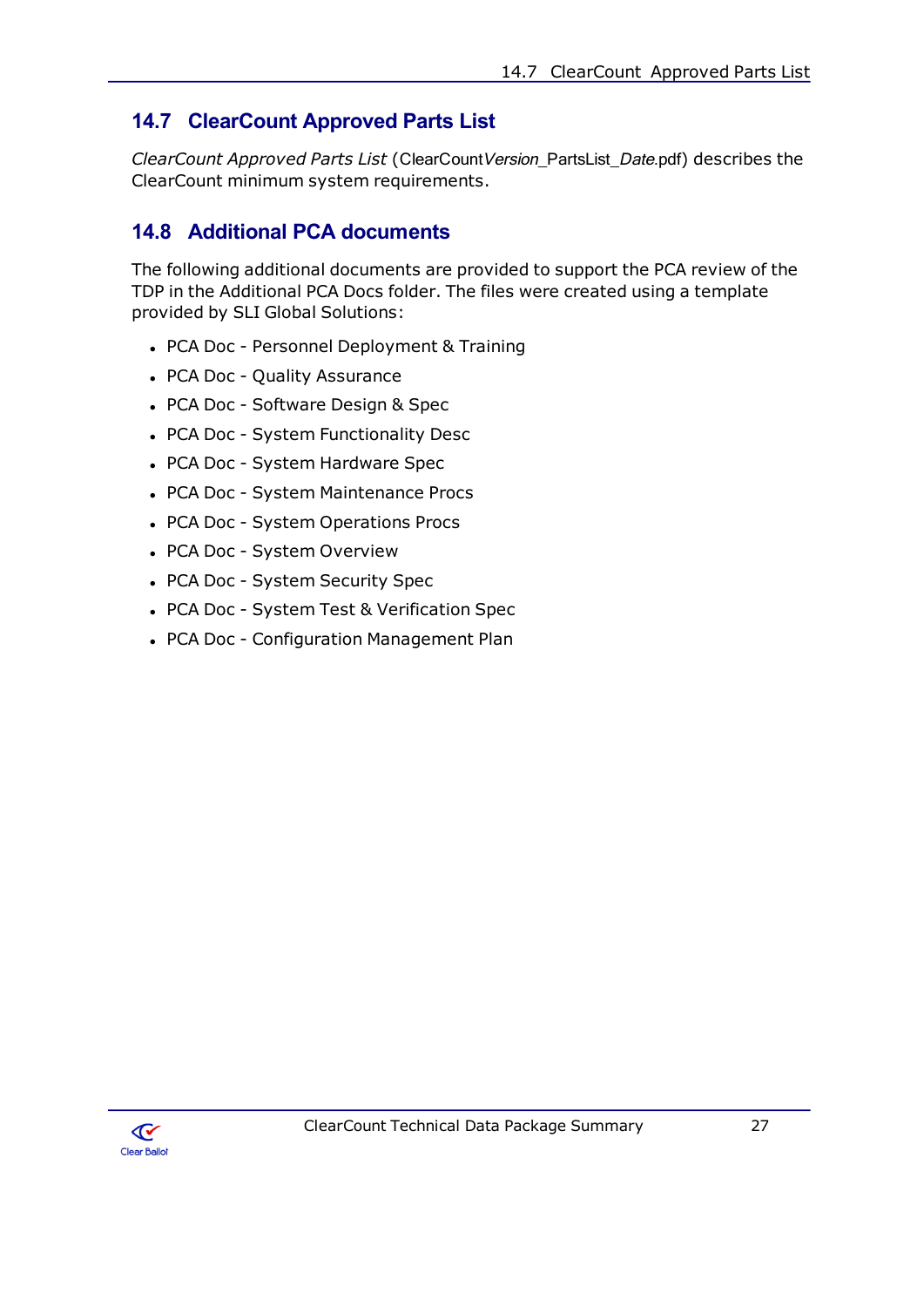# **Chapter 15. Third-party documents**

Because ClearCount uses all COTS hardware, the ClearCount TDP includes relevant third-party documentation.

# 15.1 Fujitsu scanner documentation

The following table lists the Fujitsu scanner documentation that is included with the ClearCount TDP. Customers receive this documentation with the scanner and may also download the documentation from the Fujitsu website.

| <b>Document title</b>                                                | <b>Description</b>                                                                    | <b>File name</b>                      |
|----------------------------------------------------------------------|---------------------------------------------------------------------------------------|---------------------------------------|
| fi-6800                                                              |                                                                                       |                                       |
| fi-6800 Color Duplex High-Volume<br><b>Production Scanner</b>        | Technical specifications.                                                             | fi-6800<br>datasheet.pdf              |
| fi-6800 Image Scanner Getting<br>Started                             | Instructions for unpacking and installing<br>the scanner.                             | fi-6800_get-<br>started-guide.pdf     |
| fi-6800 Image Scanner Operator's<br>Guide                            | Instructions for using the scanner,<br>maintaining it, and troubleshooting<br>errors. | fi-6800_ops-<br>guide.pdf             |
| fi-6800 Image Scanner Error<br>Recovery Guide V3.2.3.2               | Real-time troubleshooting and<br>debugging, presented as online help.                 | FER3232X2y.exe                        |
| fi-Series Image Scanner Safety<br>Precautions                        | Provides scanner warning and safety<br>information.                                   | fi-6800 Safety.pdf                    |
| fi-6670                                                              |                                                                                       |                                       |
| fi-6670/fi-6770 Color Duplex<br><b>Document Scanners</b>             | Technical specifications.                                                             | fi-6x70<br>datasheet.pdf              |
| fi-6670(A)/fi-6770(A)/fi-6750S<br>Image Scanner Getting Started      | Instructions for unpacking and installing<br>the scanner.                             | $fi-6x70$ get-<br>started-guide.pdf   |
| fi-6670(A)/fi-6770(A)/fi-6750S<br>Image Scanner Operator's Guide     | Instructions for using the scanner,<br>maintaining it, and troubleshooting<br>errors. | $fi-6x70$ ops-<br>guide.pdf           |
| Error Recovery Guide for fi-6670<br>(A)/fi-6770(A)/fi-6750S V3.1.3.2 | Real-time troubleshooting and<br>debugging, presented as online help.                 | FER3132X31.exe                        |
| fi-Series Image Scanner Safety<br>Precautions                        | Provides scanner warning and safety<br>information.                                   | fi-6670 Safety.pdf                    |
| fi-7180                                                              |                                                                                       |                                       |
| fi-7180 & fi-7280 High<br>Performance Color Duplex Scanner           | Technical specifications.                                                             | fi-7x80<br>datasheet.pdf              |
| fi-7160/fi-7260/fi-7180/fi-7280<br>Image Scanner Getting Started     | Instructions for unpacking and installing<br>the scanner.                             | 7000-models_get-<br>started-guide.pdf |